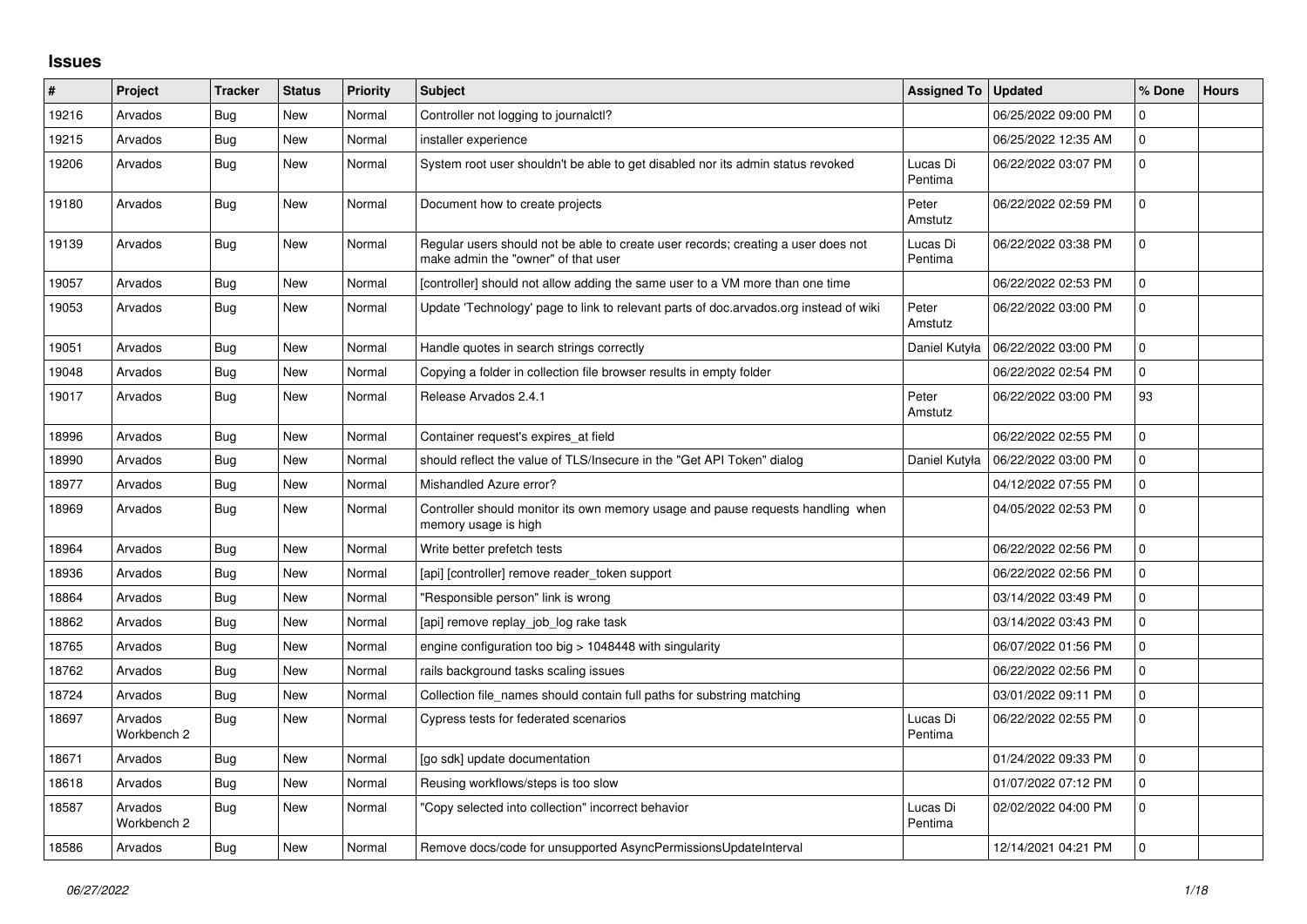| $\sharp$ | Project                | <b>Tracker</b> | <b>Status</b> | <b>Priority</b> | <b>Subject</b>                                                                              | Assigned To   Updated |                     | % Done       | <b>Hours</b> |
|----------|------------------------|----------------|---------------|-----------------|---------------------------------------------------------------------------------------------|-----------------------|---------------------|--------------|--------------|
| 18563    | Arvados                | Bug            | New           | Normal          | [config] simplify/streamline InternalURLs/ExternalURL situation                             |                       | 06/07/2022 09:07 PM | 0            |              |
| 18501    | Arvados                | Bug            | <b>New</b>    | Normal          | Add option in ARV GUI to open link in new tab                                               |                       | 11/30/2021 03:43 PM | $\mathbf 0$  |              |
| 18500    | Arvados                | <b>Bug</b>     | New           | Normal          | Arvados CV for "Study Type" property not active                                             |                       | 11/30/2021 03:41 PM | $\mathbf 0$  |              |
| 18499    | Arvados                | Bug            | New           | Normal          | Advanced Dialog on collections shows the manifest_text as null                              |                       | 11/30/2021 03:38 PM | $\pmb{0}$    |              |
| 18498    | Arvados                | Bug            | <b>New</b>    | Normal          | WB2 collection UUID in project URL shows blank page                                         |                       | 11/30/2021 03:37 PM | 0            |              |
| 18486    | Arvados                | <b>Bug</b>     | New           | Normal          | Docker containers are always removed                                                        |                       | 12/07/2021 03:31 PM | 0            |              |
| 18481    | Arvados                | Bug            | New           | Normal          | Workbench allows setting values with leading and trailing whitespace in property<br>values  |                       | 11/26/2021 08:13 AM | $\mathbf 0$  |              |
| 18393    | Arvados                | Bug            | <b>New</b>    | Normal          | [workbench2] forces relogin on every new window/tab                                         |                       | 11/19/2021 02:43 PM | 0            |              |
| 18385    | Arvados                | Bug            | <b>New</b>    | Normal          | arvados-server config-dump   arvados-server config-check -config=- spurious warnings        |                       | 11/16/2021 09:06 PM | 0            |              |
| 18371    | Arvados<br>Workbench 2 | Bug            | New           | Normal          | Handle unreachable API server better on startup                                             |                       | 11/15/2021 07:09 PM | $\mathbf 0$  |              |
| 18345    | Arvados                | Bug            | <b>New</b>    | Normal          | Activity script crash                                                                       |                       | 11/23/2021 09:13 PM | 0            |              |
| 18334    | Arvados                | Bug            | New           | Normal          | Accept release info changes in docker recipes                                               |                       | 11/04/2021 03:23 PM | $\mathbf 0$  |              |
| 18311    | Arvados                | Bug            | New           | Normal          | [cwl] test 221 in the 1.2 conformance suite is failing on singularity                       | Peter<br>Amstutz      | 06/22/2022 02:56 PM | $\mathbf 0$  |              |
| 18292    | Arvados                | Bug            | <b>New</b>    | Normal          | [cleanup] remove AssignNodeHostname from the configuration. Also from the<br>documentation. |                       | 10/22/2021 09:24 PM | $\mathbf 0$  |              |
| 18280    | Arvados                | Bug            | New           | Normal          | Advanced Search in ARV PROD GUI non-functional                                              |                       | 10/20/2021 04:46 PM | $\mathbf 0$  |              |
| 18279    | Arvados                | <b>Bug</b>     | <b>New</b>    | Normal          | Data Collection page on 2.3.0 rc2                                                           |                       | 10/20/2021 04:45 PM | $\mathbf 0$  |              |
| 18278    | Arvados                | Bug            | <b>New</b>    | Normal          | [k8s] start using an ingress                                                                | Ward<br>Vandewege     | 11/09/2021 07:56 PM | $\mathbf 0$  |              |
| 18266    | Arvados                | Bug            | New           | Normal          | Turn manual testing plan for WB2 into tickets to write cypress tests                        |                       | 06/22/2022 02:54 PM | $\mathbf 0$  |              |
| 18262    | Arvados                | <b>Bug</b>     | New           | Normal          | [crunch-run] handle out-of-diskspace on the compute node better                             |                       | 10/08/2021 09:42 PM | $\mathbf 0$  |              |
| 18220    | Arvados                | Bug            | <b>New</b>    | Normal          | Support Docker ENTRYPOINT on Singularity in crunch-run                                      |                       | 09/29/2021 03:25 PM | 0            |              |
| 18214    | Arvados                | Bug            | New           | Normal          | global search results link to wb1 not wb2                                                   |                       | 09/28/2021 07:30 PM | 0            |              |
| 18212    | Arvados                | <b>Bug</b>     | New           | Normal          | Read-only users can't open file in new tab                                                  |                       | 09/28/2021 07:27 PM | $\mathbf 0$  |              |
| 18210    | Arvados                | Bug            | New           | Normal          | Create Mountainduck Bookmark files not working                                              |                       | 09/28/2021 07:14 PM | $\pmb{0}$    |              |
| 18208    | Arvados                | <b>Bug</b>     | New           | Normal          | Workbench2 search shows all sites even if just searching in one site                        |                       | 09/28/2021 07:09 PM | 0            |              |
| 18204    | Arvados                | Bug            | New           | Normal          | Workbench2 is missing a UI that shows which group a user is member of                       |                       | 09/27/2021 08:47 PM | $\mathbf{0}$ |              |
| 18202    | Arvados<br>Workbench 2 | Bug            | New           | Normal          | User Attributes Dialog are incorrectly displayed                                            |                       | 09/27/2021 08:36 PM | $\mathbf{0}$ |              |
| 18201    | Arvados<br>Workbench 2 | <b>Bug</b>     | New           | Normal          | "Shared with me" Tree keeps expanding even if I closed it intentionally                     |                       | 09/27/2021 08:28 PM | $\pmb{0}$    |              |
| 18200    | Arvados<br>Workbench 2 | <b>Bug</b>     | New           | Normal          | Different content size of collection & files in wb2 vs wb                                   |                       | 09/27/2021 08:17 PM | $\mathbf 0$  |              |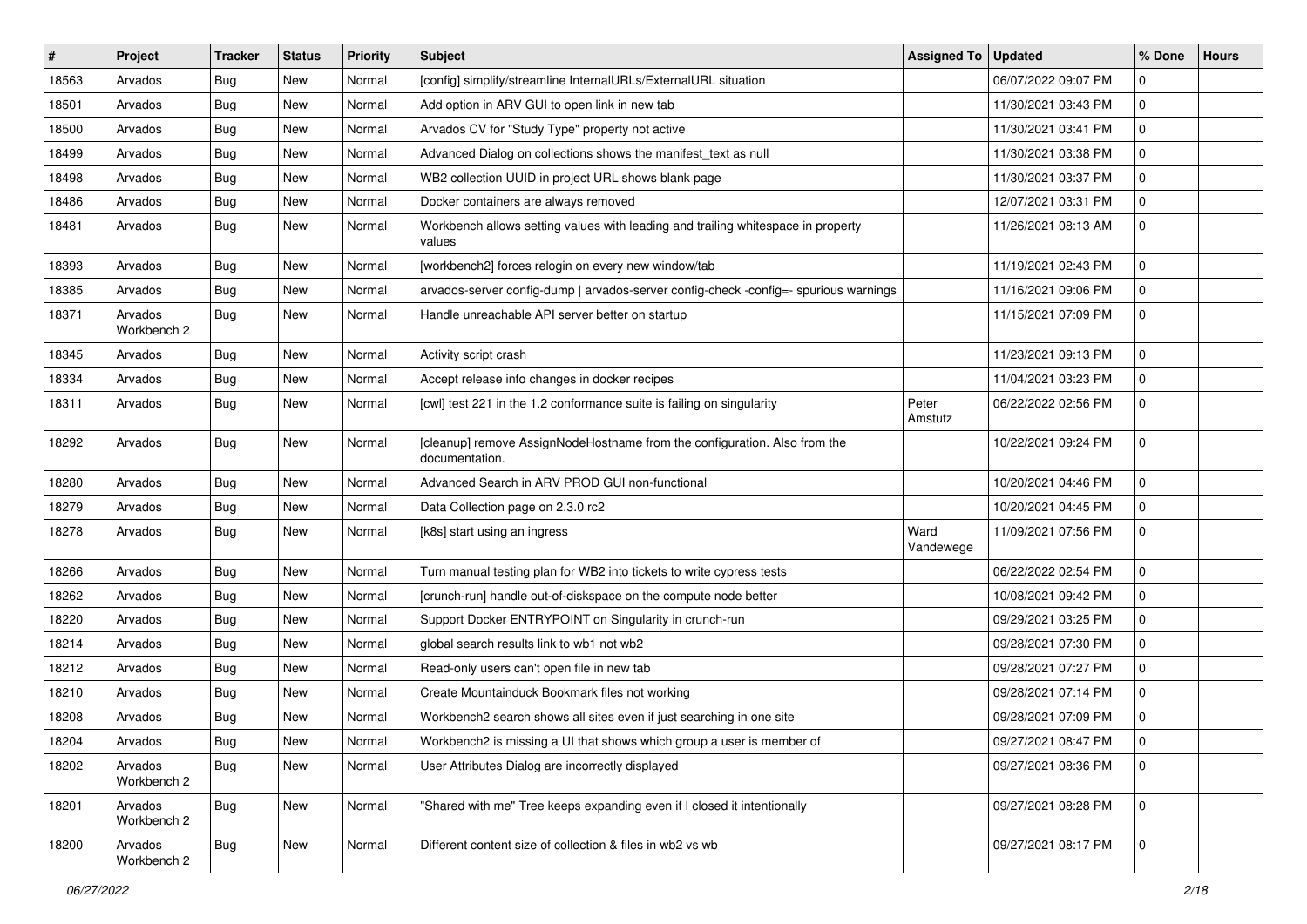| #     | Project | <b>Tracker</b> | <b>Status</b> | <b>Priority</b> | <b>Subject</b>                                                                                                              | Assigned To       | <b>Updated</b>      | % Done      | <b>Hours</b> |
|-------|---------|----------------|---------------|-----------------|-----------------------------------------------------------------------------------------------------------------------------|-------------------|---------------------|-------------|--------------|
| 18199 | Arvados | <b>Bug</b>     | New           | Normal          | Issue with sharing settings of "open access" new projects                                                                   |                   | 09/27/2021 07:58 PM | 0           |              |
| 18198 | Arvados | Bug            | <b>New</b>    | Normal          | "copy selected files into collection" function in WB2 extremely slow                                                        |                   | 09/27/2021 07:45 PM | $\mathbf 0$ |              |
| 18192 | Arvados | <b>Bug</b>     | New           | Normal          | Advanced search is showing ROX IDs in the search field syntax instead of clear values                                       |                   | 09/27/2021 07:13 PM | 0           |              |
| 18191 | Arvados | Bug            | <b>New</b>    | Normal          | [doc] the compute node image doc does not take releases into account                                                        |                   | 09/24/2021 09:50 PM | $\mathbf 0$ |              |
| 18170 | Arvados | Bug            | <b>New</b>    | Normal          | Display of long names can be improved on WB2                                                                                |                   | 09/20/2021 06:19 PM | 0           |              |
| 18168 | Arvados | <b>Bug</b>     | <b>New</b>    | Normal          | Workbench2 Trash is not listing all trashed items                                                                           |                   | 09/20/2021 06:14 PM | $\mathbf 0$ |              |
| 18167 | Arvados | <b>Bug</b>     | <b>New</b>    | Normal          | Files in collection are not sorted                                                                                          |                   | 09/20/2021 05:38 PM | $\mathbf 0$ |              |
| 18166 | Arvados | Bug            | New           | Normal          | [Release] Auto-sync the arvados gem dependencies on RailsAPI and Workbench1                                                 |                   | 11/10/2021 04:14 PM | $\mathbf 0$ |              |
| 18161 | Arvados | <b>Bug</b>     | New           | Normal          | [a-d-c] the arvados_dispatchcloud_queue_entries prometheus metric should report<br>actual instance types                    |                   | 09/16/2021 04:41 PM | $\mathbf 0$ |              |
| 18118 | Arvados | <b>Bug</b>     | New           | Normal          | investigate separate socket timeouts waiting for connection and HTTP response in<br>Python SDK                              |                   | 09/08/2021 03:22 PM | $\mathbf 0$ |              |
| 18114 | Arvados | Bug            | New           | Normal          | [a-d-c] slow down retries when CreateInstance returns non-quota/non-throttle errors                                         |                   | 09/07/2021 06:11 PM | 0           |              |
| 18101 | Arvados | <b>Bug</b>     | New           | Normal          | [a-d-c] [AWS] add option to spin up (spot) instances in more/all availability zones in the<br>region                        |                   | 09/03/2021 08:16 PM | $\mathbf 0$ |              |
| 18075 | Arvados | <b>Bug</b>     | <b>New</b>    | Normal          | arvados-dispatch-cloud should respect Containers.MaxComputeVMs                                                              |                   | 08/30/2021 07:33 PM | $\mathbf 0$ |              |
| 18019 | Arvados | <b>Bug</b>     | <b>New</b>    | Normal          | [deployment][arvados-formula] selinux breaks many installation steps                                                        |                   | 08/12/2021 06:31 PM | $\mathbf 0$ |              |
| 18016 | Arvados | <b>Bug</b>     | New           | Normal          | [api] remove unused last_used_at and last_used_by_ip_address columns on<br>api_client_authorizations table                  |                   | 08/12/2021 02:52 PM | $\mathbf 0$ |              |
| 18011 | Arvados | Bug            | <b>New</b>    | Normal          | [packaging][centos7] systemctl daemon-reload should be run by the post-inst script<br>when upgrading packages on centos 7   |                   | 08/13/2021 12:07 AM | $\mathbf 0$ |              |
| 18009 | Arvados | <b>Bug</b>     | New           | Normal          | [controller] always returns an empty "unsigned manifest text" field for collections                                         |                   | 08/11/2021 05:15 PM | $\mathbf 0$ |              |
| 18008 | Arvados | <b>Bug</b>     | New           | Normal          | [api] reqid not always being recorded in the api server log                                                                 |                   | 08/11/2021 05:06 PM | $\mathbf 0$ |              |
| 18000 | Arvados | Bug            | <b>New</b>    | Normal          | [deduplicationreport] negative number in the "saved by Keep deduplication" report                                           |                   | 08/10/2021 01:27 PM | $\mathbf 0$ |              |
| 17942 | Arvados | <b>Bug</b>     | New           | Normal          | [arv-mount] requests manifest text multiple times when mounting collection                                                  |                   | 08/09/2021 03:41 PM | $\mathbf 0$ |              |
| 17941 | Arvados | <b>Bug</b>     | <b>New</b>    | Normal          | [ws] memory management issues                                                                                               |                   | 08/09/2021 03:40 PM | $\mathbf 0$ |              |
| 17940 | Arvados | <b>Bug</b>     | New           | Normal          | [controller] memory management issues                                                                                       |                   | 08/09/2021 03:40 PM | 0           |              |
| 17938 | Arvados | <b>Bug</b>     | New           | Normal          | [deployment][arvados-formula] shell node centos-7 packages                                                                  | Javier Bértoli    | 07/23/2021 07:08 PM | $\mathbf 0$ |              |
| 17937 | Arvados | <b>Bug</b>     | <b>New</b>    | Normal          | [workbench] uploader is hardcoded to X-Keep-Desired-Replicas: 2                                                             |                   | 08/13/2021 04:40 AM | 0           |              |
| 17918 | Arvados | Bug            | New           | Normal          | cwltool 'id' changes packing behavior                                                                                       | Peter<br>Amstutz  | 06/22/2022 02:56 PM | 0           |              |
| 17878 | Arvados | Bug            | New           | Normal          | [container shell] confusing error "channel 3: bad ext data" when forwarding tcp traffic<br>into a container with API: false |                   | 07/08/2021 05:21 PM | $\mathbf 0$ |              |
| 17859 | Arvados | Bug            | <b>New</b>    | Normal          | When @AutoSetupNewUsers: true@ new users' username is added as email                                                        |                   | 08/02/2021 12:23 PM | $\mathbf 0$ |              |
| 17846 | Arvados | <b>Bug</b>     | New           | Normal          | [tutorial] inconsistencies/roadbumps                                                                                        | Ward<br>Vandewege | 06/22/2022 02:56 PM | 0           |              |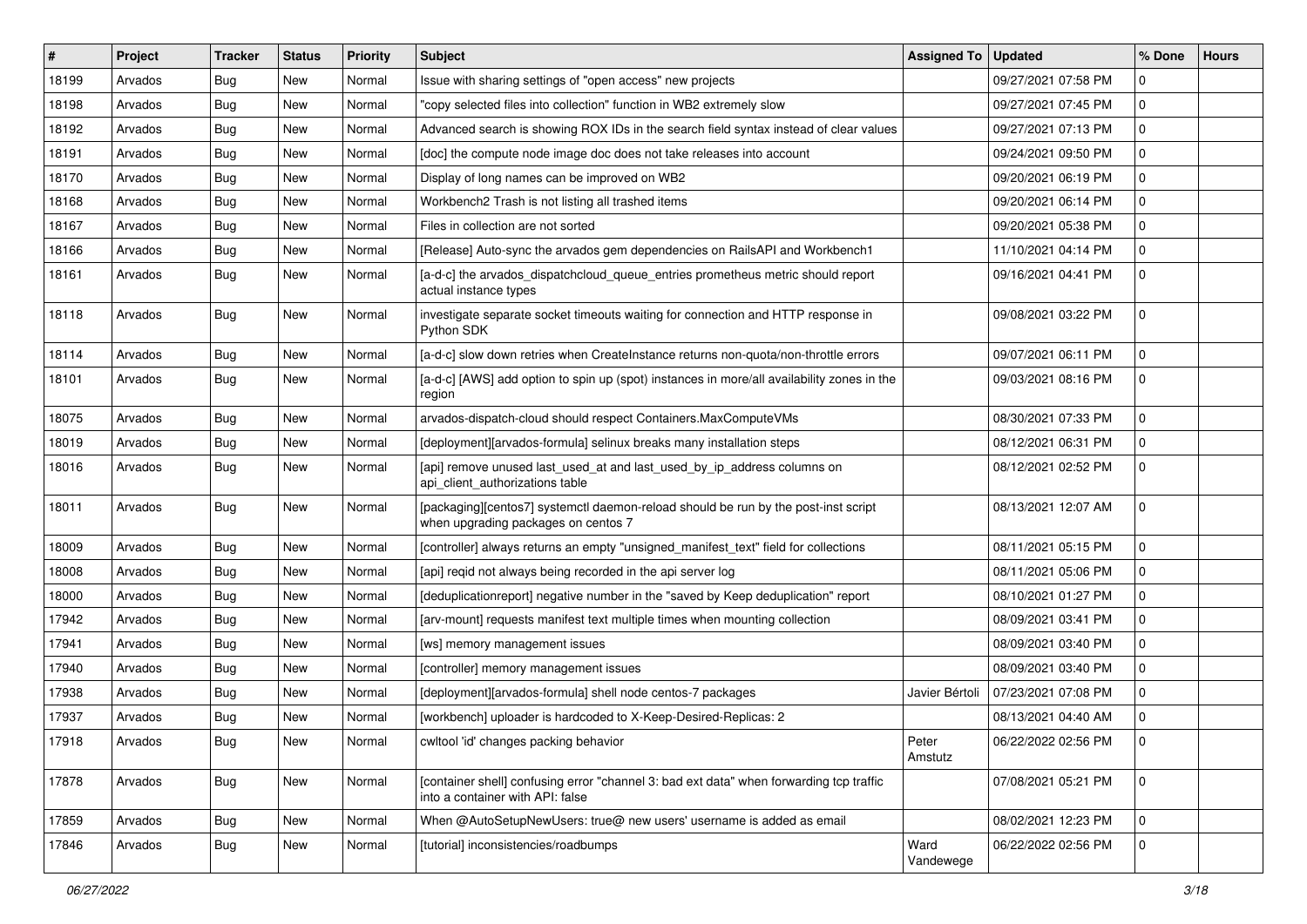| $\vert$ # | Project                | <b>Tracker</b> | <b>Status</b> | Priority | <b>Subject</b>                                                                                                                                | <b>Assigned To</b> | <b>Updated</b>      | % Done      | <b>Hours</b> |
|-----------|------------------------|----------------|---------------|----------|-----------------------------------------------------------------------------------------------------------------------------------------------|--------------------|---------------------|-------------|--------------|
| 17845     | Arvados                | Bug            | New           | Normal   | [tutorial] reuse is not working                                                                                                               |                    | 06/22/2022 02:56 PM | $\mathbf 0$ |              |
| 17786     | Arvados                | <b>Bug</b>     | <b>New</b>    | Normal   | [deployment][webshell][shellinabox] centos 7's shellinabox is not pam-enabled                                                                 |                    | 07/09/2021 07:29 PM | $\mathbf 0$ |              |
| 17780     | Arvados                | Bug            | New           | Normal   | [a-d-c] when toggling UsePreemptibleInstances, existing containers that are runnable<br>generate lots of errors                               |                    | 07/06/2021 09:07 PM | $\mathbf 0$ |              |
| 17775     | Arvados                | Bug            | New           | Normal   | [a-d-c] the user should be able to see when preemptible nodes get shut down and the<br>running container requeued                             |                    | 12/14/2021 09:01 PM | $\mathbf 0$ |              |
| 17771     | Arvados                | <b>Bug</b>     | New           | Normal   | [a-d-c] when a cluster supports preemptible nodes, there should be a knob to allow the<br>user to choose the use of preemptible nodes, or not |                    | 07/06/2021 09:08 PM | $\Omega$    |              |
| 17764     | Arvados                | Bug            | <b>New</b>    | Normal   | [arv-put] progress update does not refresh frequently enough                                                                                  |                    | 07/06/2021 09:08 PM | $\Omega$    |              |
| 17759     | Arvados                | Bug            | New           | Normal   | [Keep] azure blob driver 404 errors are weird                                                                                                 |                    | 07/06/2021 09:08 PM | $\Omega$    |              |
| 17746     | Arvados                | Bug            | <b>New</b>    | Normal   | Long lines in the WB2 logs are wrapped messing up the viewport                                                                                |                    | 06/01/2021 09:50 PM | $\mathbf 0$ |              |
| 17745     | Arvados                | Bug            | <b>New</b>    | Normal   | [config] arvados-server config-dump with ec2 driver has confusing output                                                                      |                    | 07/06/2021 09:08 PM | $\mathbf 0$ |              |
| 17741     | Arvados                | <b>Bug</b>     | New           | Normal   | Golang SDK CollectionFileSystem uses time.Now() as default Last-Modified for all<br>collections identified by portable data hash              |                    | 06/04/2021 03:30 PM | $\Omega$    |              |
| 17681     | Arvados                | Bug            | <b>New</b>    | Normal   | [controller] seems to have a really long timeout for its db connection                                                                        |                    | 06/08/2021 05:52 PM | $\mathbf 0$ |              |
| 17674     | Arvados                | Bug            | <b>New</b>    | Normal   | add profiling infrastructure to Rails API server                                                                                              |                    | 06/08/2021 05:53 PM | $\Omega$    |              |
| 17597     | Arvados                | <b>Bug</b>     | New           | Normal   | [keep-web] Improve error response when AnonymousUserToken not configured and<br>no token provided by client                                   |                    | 04/28/2021 06:24 PM | $\Omega$    |              |
| 17584     | Arvados                | <b>Bug</b>     | <b>New</b>    | Normal   | Permission dialog should indicate that permissions are inherited                                                                              |                    | 04/26/2021 02:11 PM | $\Omega$    |              |
| 17580     | Arvados                | Bug            | <b>New</b>    | Normal   | multi-select for inputs in workflow doesn't work anymore                                                                                      |                    | 04/23/2021 01:55 PM | $\mathbf 0$ |              |
| 17578     | Arvados                | Bug            | <b>New</b>    | Normal   | Global search results presentation in WB2                                                                                                     |                    | 04/23/2021 01:51 PM | $\mathbf 0$ |              |
| 17577     | Arvados                | Bug            | <b>New</b>    | Normal   | Current description not shown under Edit Project                                                                                              |                    | 04/22/2021 06:55 AM | $\mathbf 0$ |              |
| 17576     | Arvados                | Bug            | <b>New</b>    | Normal   | Copy collection link includes style                                                                                                           |                    | 04/22/2021 06:54 AM | $\Omega$    |              |
| 17575     | Arvados                | Bug            | New           | Normal   | 'Shared with me" Tree keeps expanding even if I closed it intentionally                                                                       |                    | 04/22/2021 06:51 AM | $\mathbf 0$ |              |
| 17561     | Arvados                | Bug            | <b>New</b>    | Normal   | [arvados-dispatch-cloud] inst.SetTags() and inst.Destroy() should respect rate-limiting<br>responses from cloud provider                      |                    | 06/02/2021 08:02 PM | $\Omega$    |              |
| 17494     | Arvados                | Bug            | <b>New</b>    | Normal   | Still updating users from login cluster when nothing changed                                                                                  |                    | 03/22/2021 04:00 PM | $\mathbf 0$ |              |
| 17434     | Arvados                | <b>Bug</b>     | <b>New</b>    | High     | project not shown in hierarchy on the left of wb2                                                                                             |                    | 03/15/2021 02:35 PM | $\mathbf 0$ |              |
| 17433     | Arvados                | Bug            | <b>New</b>    | Normal   | Long picklists hide typing field in WB2                                                                                                       |                    | 03/01/2021 09:06 PM | $\mathbf 0$ |              |
| 17428     | Arvados                | Bug            | <b>New</b>    | Normal   | [deployment] arvados-api-server fails to re-install/upgrade if the postgresql-client and<br>the server versions differ                        |                    | 07/06/2021 09:08 PM | $\Omega$    |              |
| 17424     | Arvados                | Bug            | <b>New</b>    | Normal   | [API] group contents endpoint edge cases with filter on uuid                                                                                  |                    | 03/08/2021 08:48 PM | $\mathbf 0$ |              |
| 17416     | Arvados<br>Workbench 2 | Bug            | New           | Normal   | Make sure dev packages don't get included when making the production build                                                                    |                    | 02/19/2021 07:45 PM | $\mathbf 0$ |              |
| 17413     | Arvados                | Bug            | New           | Normal   | [arv-mount] Exit (instead of undefined behavior) after unhandled exception                                                                    |                    | 07/06/2021 09:08 PM | $\mathbf 0$ |              |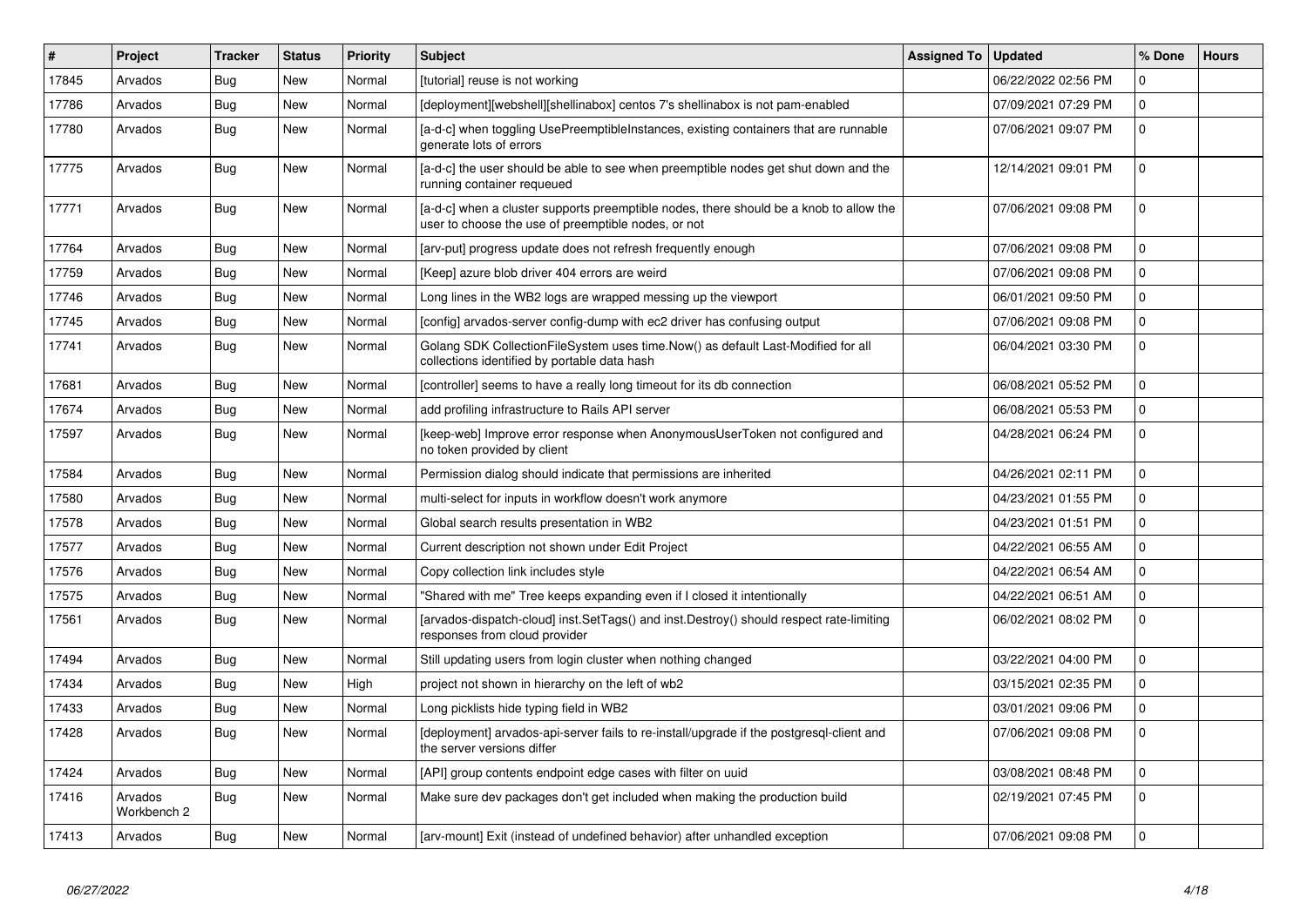| #     | <b>Project</b>         | <b>Tracker</b> | <b>Status</b> | Priority | Subject                                                                                                          | <b>Assigned To</b> | <b>Updated</b>      | % Done      | <b>Hours</b> |
|-------|------------------------|----------------|---------------|----------|------------------------------------------------------------------------------------------------------------------|--------------------|---------------------|-------------|--------------|
| 17400 | Arvados<br>Workbench 2 | Bug            | New           | Normal   | Directly shared collections are displayed as "read-only"                                                         |                    | 02/17/2021 10:37 PM | $\mathbf 0$ |              |
| 17396 | Arvados                | <b>Bug</b>     | New           | High     | Favorites copy dialog further issues                                                                             |                    | 02/16/2021 10:31 PM | $\mathbf 0$ |              |
| 17381 | Arvados                | Bug            | New           | Normal   | [playground] [wb2] add a redirect                                                                                |                    | 02/12/2021 04:34 PM | $\mathbf 0$ |              |
| 17358 | Arvados                | Bug            | New           | Normal   | [wb2] mis-placed label?                                                                                          |                    | 07/06/2021 09:08 PM | $\mathbf 0$ |              |
| 17357 | Arvados                | <b>Bug</b>     | New           | Normal   | [wb2] ssh keys for admin user list all of them (in the user tab)                                                 |                    | 07/06/2021 09:08 PM | 0           |              |
| 17347 | Arvados                | Bug            | New           | Normal   | crunch-run -- list fatal error out of memory                                                                     |                    | 02/05/2021 05:22 PM | $\mathbf 0$ |              |
| 17345 | Arvados                | <b>Bug</b>     | New           | Normal   | [boot] handle dependency upgrades better in "arvados-package build"                                              |                    | 07/06/2021 09:12 PM | $\mathbf 0$ |              |
| 17314 | Arvados                | <b>Bug</b>     | New           | Normal   | [API] [controller] [Workbench] 404 on foreign user UUID in admin interface                                       |                    | 07/06/2021 09:08 PM | $\mathbf 0$ |              |
| 17300 | Arvados                | <b>Bug</b>     | New           | High     | array of array of File causes 'NoneType' object has no attribute 'resolved'                                      |                    | 01/29/2021 02:19 PM | 0           |              |
| 17291 | Arvados                | <b>Bug</b>     | New           | Normal   | Copy selected to collection issue                                                                                |                    | 01/25/2021 04:59 PM | $\mathbf 0$ |              |
| 17275 | Arvados                | Bug            | New           | Normal   | Move Go Arvados RPC module into Go SDK & migrate to new API                                                      |                    | 01/20/2021 04:36 PM | $\mathbf 0$ |              |
| 17244 | Arvados                | <b>Bug</b>     | New           | Normal   | Make sure cgroupsV2 works with Arvados                                                                           |                    | 01/19/2021 06:43 PM | $\mathbf 0$ |              |
| 17195 | Arvados<br>Workbench 2 | Bug            | New           | Normal   | workbench2/static/js/main.ad432f16.js has c97qk.arvadosapi.com hardcoded                                         |                    | 12/05/2020 07:41 PM | $\mathbf 0$ |              |
| 17186 | Arvados                | Bug            | New           | Normal   | [dispatch] broken node logs should also be copied to a-d-c logs                                                  |                    | 12/02/2020 05:49 PM | $\mathbf 0$ |              |
| 17160 | Arvados                | Bug            | New           | Normal   | [packaging] upgrade run_upload_packages.py to use twine for upload to PyPI                                       |                    | 11/23/2020 04:28 PM | $\mathbf 0$ |              |
| 17159 | Arvados                | Bug            | New           | Normal   | [build] make build-packages-python-ruby run on a Jenkins satellite                                               |                    | 11/23/2020 04:25 PM | $\mathbf 0$ |              |
| 17158 | Arvados                | <b>Bug</b>     | New           | Normal   | Cannot execute a registered CommandLineTool, only Workflow                                                       |                    | 11/23/2020 04:20 PM | $\mathbf 0$ |              |
| 17157 | Arvados                | Bug            | New           | Normal   | Workbench should have all collection updates result in new versions                                              |                    | 11/23/2020 04:22 PM | $\mathbf 0$ |              |
| 17153 | Arvados                | Bug            | New           | Normal   | Displays "Your project is empty." instead of "Nothing matched the search" when a<br>search doesn't find anything |                    | 11/19/2020 08:16 PM | $\mathbf 0$ |              |
| 17074 | Arvados                | <b>Bug</b>     | New           | Normal   | Use count=none & keyset paging                                                                                   |                    | 11/03/2020 09:15 PM | $\mathbf 0$ |              |
| 17073 | Arvados                | Bug            | New           | Normal   | Permission links originating from users should only update that user                                             | Peter<br>Amstutz   | 02/02/2021 06:32 PM | $\mathbf 0$ |              |
| 17041 | Arvados                | Bug            | New           | Normal   | Upload doesn't work on arvbox-demo                                                                               |                    | 10/22/2020 08:05 PM | $\mathbf 0$ |              |
| 17005 | Arvados                | <b>Bug</b>     | New           | Normal   | CWL v1.2 Conformance test 83 failed twice on the new Arvados Playground                                          |                    | 10/14/2020 04:19 PM | $\mathbf 0$ |              |
| 16973 | Arvados                | Bug            | New           | Normal   | No "disable re-use" option when running a newly registered workflow                                              |                    | 10/07/2020 06:46 PM | $\mathbf 0$ |              |
| 16972 | Arvados                | <b>Bug</b>     | New           | Normal   | Container request page doesn't refresh                                                                           |                    | 10/07/2020 06:33 PM | $\mathbf 0$ |              |
| 16970 | Arvados                | <b>Bug</b>     | New           | Normal   | "Shared" option in sharing dialog is confusing                                                                   |                    | 10/07/2020 06:30 PM | 0           |              |
| 16969 | Arvados<br>Workbench 2 | Bug            | New           | Normal   | User with can_manage access can drop own permissions by making "private"                                         |                    | 09/10/2021 01:33 PM | $\mathbf 0$ |              |
| 16933 | Arvados                | Bug            | New           | Normal   | [login federation] post-trashing collection UX bug                                                               |                    | 09/30/2020 04:49 PM | $\mathbf 0$ |              |
| 16932 | Arvados                | Bug            | New           | Normal   | [login federation] trashing collections: snackbar issues                                                         |                    | 10/02/2020 03:31 PM | $\mathbf 0$ |              |
| 16931 | Arvados                | <b>Bug</b>     | New           | Normal   | [login federation] Not Found modal when looking at trashed collection                                            |                    | 09/30/2020 04:39 PM | 0           |              |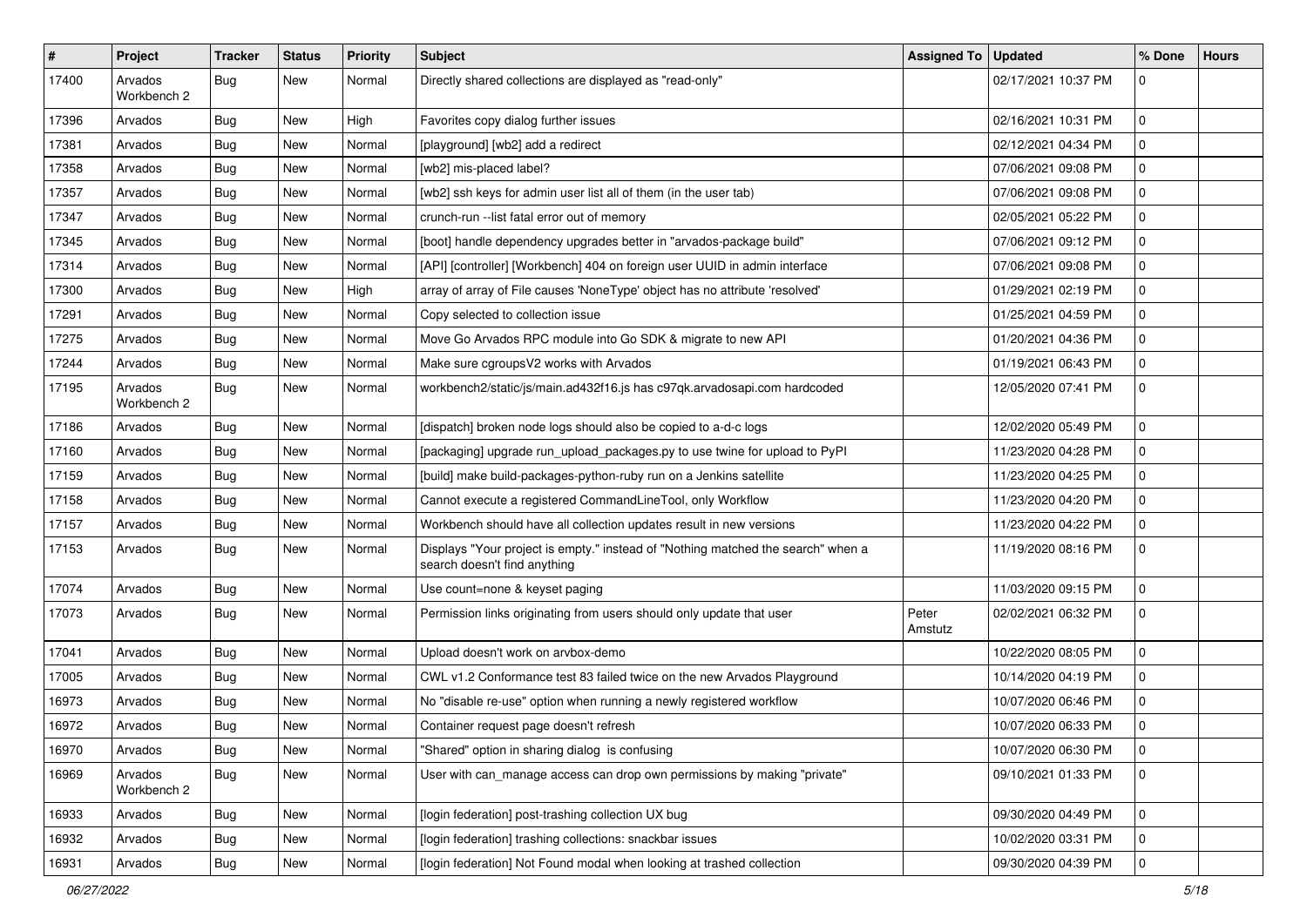| #     | Project | <b>Tracker</b> | <b>Status</b> | <b>Priority</b> | Subject                                                                                                                                                                                   | Assigned To         | <b>Updated</b>      | % Done              | <b>Hours</b> |
|-------|---------|----------------|---------------|-----------------|-------------------------------------------------------------------------------------------------------------------------------------------------------------------------------------------|---------------------|---------------------|---------------------|--------------|
| 16867 | Arvados | <b>Bug</b>     | New           | Normal          | <b>Rust SDK</b>                                                                                                                                                                           |                     | 09/23/2020 09:04 AM | $\mathbf 0$         |              |
| 16853 | Arvados | Bug            | <b>New</b>    | Normal          | [arvbox] various bugs                                                                                                                                                                     |                     | 09/18/2020 08:55 PM | 0                   |              |
| 16852 | Arvados | Bug            | New           | Normal          | [keep-balance] replication level distribution should account for volumes' built-in<br>replication                                                                                         |                     | 07/06/2021 09:12 PM | $\mathbf 0$         |              |
| 16851 | Arvados | <b>Bug</b>     | New           | Normal          | [keep-balance] "underreplicated blocks" are overcounted in log messages                                                                                                                   |                     | 07/06/2021 09:12 PM | 0                   |              |
| 16832 | Arvados | <b>Bug</b>     | New           | Normal          | replace linkchecker in our build environment                                                                                                                                              | Ward<br>Vandewege   | 11/04/2020 05:23 PM | $\mathbf 0$         |              |
| 16830 | Arvados | Bug            | New           | Normal          | [keep-web] S3 PutObject response should have content MD5                                                                                                                                  |                     | 07/06/2021 09:12 PM | $\mathbf 0$         |              |
| 16805 | Arvados | <b>Bug</b>     | New           | Normal          | "enter" dismisses setup dialog instead of submitting                                                                                                                                      |                     | 09/08/2020 08:46 PM | 0                   |              |
| 16771 | Arvados | <b>Bug</b>     | New           | Normal          | [keepstore, arvados-dispatch-cloud] Driver parameter should be specified consistently                                                                                                     |                     | 08/26/2020 10:07 PM | $\mathbf 0$         |              |
| 16682 | Arvados | <b>Bug</b>     | New           | Normal          | Missing nodejs should not be a fatal error for submitting a workflow                                                                                                                      | Nico César          | 06/07/2021 03:01 PM | $\mathbf 0$         |              |
| 16658 | Arvados | Bug            | New           | Normal          | [Bug] "Move/Copy To" Dialog does not list all possible target locations.                                                                                                                  |                     | 07/30/2020 05:31 PM | $\mathbf 0$         |              |
| 16656 | Arvados | Bug            | New           | Normal          | Arvados bug (GUI): Favorites not displayed in ARV move function                                                                                                                           |                     | 07/30/2020 05:29 PM | 0                   |              |
| 16633 | Arvados | <b>Bug</b>     | New           | Normal          | "Arvados VM" is not defined in the docs                                                                                                                                                   |                     | 07/26/2020 10:53 AM | 0                   |              |
| 16614 | Arvados | Bug            | New           | Normal          | Submitting workflows with large numbers of file inputs is very slow                                                                                                                       |                     | 11/03/2020 08:10 PM | $\mathbf 0$         |              |
| 16566 | Arvados | <b>Bug</b>     | New           | Normal          | [cli] can't create a token when using a token created with create_superuser_token.rb                                                                                                      |                     | 07/06/2021 09:08 PM | $\mathbf 0$         |              |
| 16556 | Arvados | <b>Bug</b>     | New           | Normal          | Template for Workflow Displaying Last Step instead of Main on Workbench                                                                                                                   |                     | 06/23/2020 01:16 AM | $\mathbf 0$         |              |
| 16510 | Arvados | Bug            | New           | Normal          | Indirectly trashed item's context menu show editable actions                                                                                                                              | Lucas Di<br>Pentima | 02/02/2021 06:33 PM | 0                   |              |
| 16448 | Arvados | Bug            | New           | Normal          | Validation should detect input/output parameter name collisions.                                                                                                                          |                     | 05/18/2020 09:50 PM | $\mathbf 0$         |              |
| 16436 | Arvados | <b>Bug</b>     | <b>New</b>    | Normal          | [install] Ensure postgresql has en_US.UTF-8 collation                                                                                                                                     |                     | 05/18/2020 03:12 PM | $\mathbf 0$         |              |
| 16426 | Arvados | <b>Bug</b>     | New           | Normal          | [arv-put] should calculate (worst case) manifest size up front before upload, and abort<br>when it is too large                                                                           |                     | 07/06/2021 09:08 PM | $\mathbf 0$         |              |
| 16409 | Arvados | Bug            | New           | Normal          | User tool runs out of memory and is killed; job still reported as being successful                                                                                                        |                     | 05/06/2020 01:52 PM | $\mathbf 0$         |              |
| 16401 | Arvados | <b>Bug</b>     | New           | Normal          | Provenance graph not correctly capturing scatter/gather                                                                                                                                   |                     | 05/04/2020 12:10 PM | 0                   |              |
| 16400 | Arvados | <b>Bug</b>     | New           | Normal          | Project Description editing lacks preview mode and lacks formatting instructions                                                                                                          |                     | 05/03/2020 08:50 AM | $\mathbf 0$         |              |
| 16371 | Arvados | <b>Bug</b>     | New           | Normal          | <arvadosmodel::unresolvablecontainererror: "arvados="" docker="" found="" image="" jobs"="" not=""><br/>(req-3ni7i1prpb9v3ii8ux3b) [API: 422]</arvadosmodel::unresolvablecontainererror:> |                     | 04/25/2020 04:01 PM | $\mathbf 0$         |              |
| 16370 | Arvados | <b>Bug</b>     | New           | Normal          | data collections from sub projects not listed in the workflow configurator                                                                                                                |                     | 04/25/2020 12:12 PM | $\mathbf 0$         |              |
| 16368 | Arvados | Bug            | New           | Normal          | https://docs.arvados.org/ should redirect to https://doc.arvados.org/                                                                                                                     |                     | 04/25/2020 11:49 AM | 0                   |              |
| 16367 | Arvados | Bug            | New           | Normal          | forced download of arvados/jobs to client                                                                                                                                                 |                     | 05/01/2020 04:19 PM | $\mathbf 0$         |              |
| 16346 | Arvados | <b>Bug</b>     | New           | Normal          | Determine best practices for error wrapping in Go                                                                                                                                         |                     | 04/22/2020 03:26 PM | $\mathbf 0$         |              |
| 16344 | Arvados | <b>Bug</b>     | New           | Normal          | Better logging of token rejection                                                                                                                                                         |                     | 10/07/2020 04:07 PM | $\mathsf{O}\xspace$ |              |
| 16338 | Arvados | <b>Bug</b>     | New           | Normal          | https://workbench.lugli.arvadosapi.com/container_requests/lugli-xvhdp-moafm8p5e16u<br>155 no way to see the CWL input object                                                              |                     | 04/18/2020 11:41 AM | 0                   |              |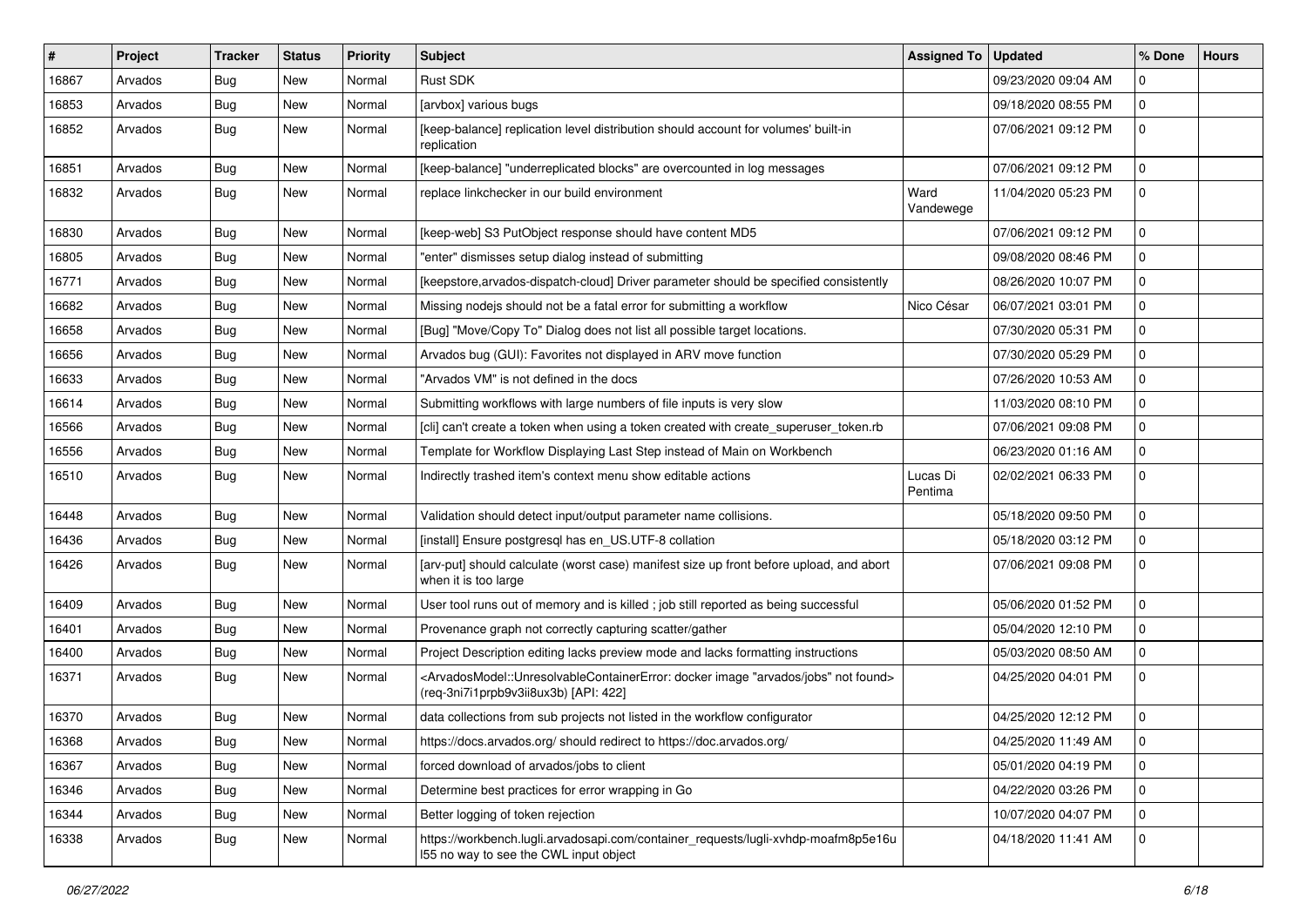| #     | Project                | <b>Tracker</b> | <b>Status</b> | <b>Priority</b> | <b>Subject</b>                                                                                               | Assigned To   | <b>Updated</b>      | % Done      | <b>Hours</b> |
|-------|------------------------|----------------|---------------|-----------------|--------------------------------------------------------------------------------------------------------------|---------------|---------------------|-------------|--------------|
| 16337 | Arvados                | <b>Bug</b>     | New           | Normal          | https://workbench.lugli.arvadosapi.com/collections/lugli-4zz18-z513nlpqm03hpca#Prov<br>enance graph is empty |               | 04/17/2020 04:47 PM | $\Omega$    |              |
| 16335 | Arvados                | <b>Bug</b>     | <b>New</b>    | Normal          | update arvados-cwl-runner to work with Python 3.8                                                            |               | 04/17/2020 04:46 PM | $\Omega$    |              |
| 16332 | Arvados                | Bug            | New           | Normal          | The user interface for approving users doesn't make sense                                                    |               | 04/17/2020 04:43 PM | 0           |              |
| 16329 | Arvados                | Bug            | New           | Normal          | Inconsistent upload behavior between wb1 and wb2                                                             | Daniel Kutyła | 06/22/2022 02:56 PM | $\mathbf 0$ |              |
| 16325 | Arvados                | <b>Bug</b>     | New           | High            | Logs/outputs from Cancelled processes don't have properties.type="log"/"output"                              |               | 04/08/2020 04:39 PM | 0           |              |
| 16251 | Arvados                | Bug            | New           | Normal          | Workflows unable to show inputs                                                                              |               | 03/13/2020 06:28 AM | 0           |              |
| 16250 | Arvados                | <b>Bug</b>     | New           | Normal          | API Endpoint not found when opening advanced menu of collection                                              |               | 03/13/2020 06:26 AM | 0           |              |
| 16249 | Arvados                | Bug            | New           | Normal          | Workflow does not allow entering inputs                                                                      |               | 03/13/2020 06:25 AM | 0           |              |
| 16241 | Arvados<br>Workbench 2 | Bug            | New           | Normal          | Object's description display & editing is inconsistent & lacks textile support                               |               | 09/18/2020 02:35 PM | $\Omega$    |              |
| 16228 | Arvados                | <b>Bug</b>     | New           | High            | NullPointerException while uploading file using Java SDK                                                     |               | 03/10/2020 07:28 AM | $\Omega$    |              |
| 16226 | Arvados                | <b>Bug</b>     | <b>New</b>    | Normal          | should be able to view files in browser                                                                      |               | 07/23/2020 06:34 PM | $\Omega$    |              |
| 16225 | Arvados<br>Workbench 2 | Bug            | <b>New</b>    | Normal          | Issues with interactively deleting project from Workbench 2 from Project Browser                             |               | 08/17/2020 02:24 PM | 0           |              |
| 16224 | Arvados                | <b>Bug</b>     | New           | Normal          | [tests] Jenkins isn't testing the python SDK on python3                                                      |               | 03/06/2020 06:36 PM | $\Omega$    |              |
| 16208 | Arvados                | Bug            | <b>New</b>    | Normal          | Workbench2 doesn't show inputs then #main object is not a Workflow                                           |               | 03/23/2022 03:55 PM | 0           |              |
| 16182 | Arvados                | <b>Bug</b>     | <b>New</b>    | Normal          | Prevent login from old email addresses                                                                       |               | 05/18/2020 06:28 PM | $\Omega$    |              |
| 16179 | Arvados                | Bug            | New           | Normal          | "Move/Copy To" Dialog does not list all possible target locations.                                           |               | 02/26/2020 08:48 AM | 0           |              |
| 16170 | Arvados                | <b>Bug</b>     | New           | Normal          | Uploading of folder structure into collection is not working                                                 |               | 02/24/2020 02:27 PM | $\Omega$    |              |
| 16155 | Arvados                | <b>Bug</b>     | New           | Normal          | materialized_permission_view has got to go                                                                   |               | 02/19/2020 09:20 PM | $\Omega$    |              |
| 16130 | Arvados                | Bug            | New           | Normal          | Copying container request gets error                                                                         |               | 10/05/2020 06:54 PM | $\mathbf 0$ |              |
| 16124 | Arvados                | <b>Bug</b>     | New           | Normal          | 'Setup shell account" doesn't work                                                                           |               | 06/19/2020 02:35 PM | $\Omega$    |              |
| 16123 | Arvados                | Bug            | New           | Normal          | Browsing trash produces spurious errors                                                                      |               | 06/19/2020 02:33 PM | $\mathbf 0$ |              |
| 16119 | Arvados                | <b>Bug</b>     | <b>New</b>    | Normal          | display lingers after error                                                                                  |               | 07/23/2020 06:40 PM | $\Omega$    |              |
| 16114 | Arvados                | Bug            | New           | Normal          | "Log in as user" doesn't work                                                                                |               | 06/19/2020 02:35 PM | $\Omega$    |              |
| 16102 | Arvados                | Bug            | New           | Normal          | User doesn't appear in user list after "New user" dialog                                                     |               | 02/27/2020 06:45 PM | $\mathbf 0$ |              |
| 16087 | Arvados                | <b>Bug</b>     | <b>New</b>    | Normal          | 'No such file or directory - dot' reported when clicking on Provenance tab                                   |               | 01/27/2020 05:35 PM | $\Omega$    |              |
| 16078 | Arvados<br>Workbench 2 | <b>Bug</b>     | New           | Normal          | User page for admins doesn't work correctly                                                                  |               | 02/12/2020 02:51 PM | $\Omega$    |              |
| 16065 | Arvados<br>Workbench 2 | Bug            | New           | Normal          | Navigate to the newly created collection when extracting files from an existing one                          |               | 06/19/2020 02:33 PM | 0           |              |
| 16063 | Arvados<br>Workbench 2 | Bug            | New           | Normal          | Enhance share popup dialog design                                                                            |               | 04/14/2021 01:41 PM | $\Omega$    |              |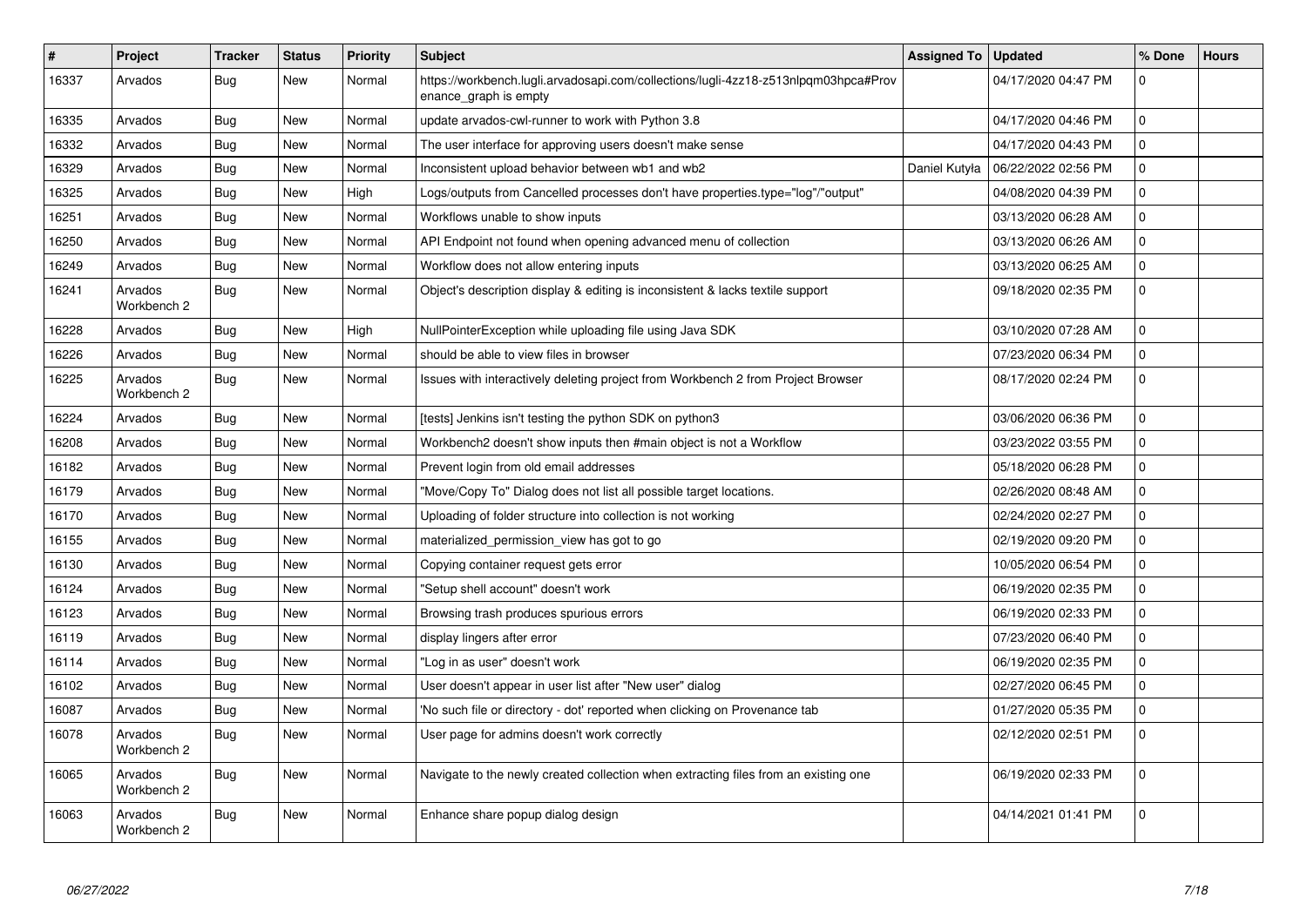| $\pmb{\#}$ | Project                | <b>Tracker</b> | <b>Status</b> | <b>Priority</b> | <b>Subject</b>                                                                                  | <b>Assigned To</b> | Updated             | % Done      | <b>Hours</b> |
|------------|------------------------|----------------|---------------|-----------------|-------------------------------------------------------------------------------------------------|--------------------|---------------------|-------------|--------------|
| 16054      | Arvados<br>Workbench 2 | Bug            | New           | Normal          | Responsive layout, reflows based on window width                                                |                    | 02/12/2020 03:17 PM | $\Omega$    |              |
| 16038      | Arvados<br>Workbench 2 | Bug            | New           | Normal          | Custom Enum Type in the workflow breaks the Workflow runner Wizard                              |                    | 02/12/2020 03:18 PM | $\Omega$    |              |
| 15938      | Arvados                | Bug            | <b>New</b>    | Normal          | [API] requesting collections via POST with _method=GET returns one result                       |                    | 12/17/2019 05:51 PM | $\Omega$    |              |
| 15906      | Arvados                | Bug            | New           | Normal          | Issues with collection manifest in Java SDK v2                                                  |                    | 12/04/2019 09:06 AM | $\Omega$    |              |
| 15832      | Arvados<br>Workbench 2 | Bug            | New           | Normal          | [WB2] Add create data collection to context menu for projects                                   |                    | 02/12/2020 02:56 PM | $\mathbf 0$ |              |
| 15814      | Arvados                | Bug            | New           | Normal          | Running a workflow from WB2 exposes secret inputs                                               | Daniel Kutyła      | 06/22/2022 02:55 PM | $\Omega$    |              |
| 15798      | Arvados                | Bug            | New           | Normal          | [Workbench2] Cluster label colors                                                               |                    | 02/12/2020 03:19 PM | $\mathbf 0$ |              |
| 15790      | Arvados                | <b>Bug</b>     | New           | Normal          | [Workbench2] Non-admin users can access admin pages via urls                                    |                    | 02/12/2020 03:19 PM | $\Omega$    |              |
| 15767      | Arvados<br>Workbench 2 | <b>Bug</b>     | New           | Normal          | "Load more" button on search results page always shows                                          |                    | 02/12/2020 03:01 PM | $\Omega$    |              |
| 15764      | Arvados<br>Workbench 2 | Bug            | New           | Normal          | Right clicking on a node in the navigation tree should select it                                |                    | 02/12/2020 03:01 PM | $\Omega$    |              |
| 15763      | Arvados<br>Workbench 2 | Bug            | New           | Normal          | Owner field in Details pane should contain name and should link to correct location             |                    | 02/12/2020 03:01 PM | $\Omega$    |              |
| 15757      | Arvados                | <b>Bug</b>     | New           | Normal          | [FUSE] occasional deadlock in tests.test unmount.UnmountTest.test replace                       |                    | 07/06/2021 09:12 PM | $\mathsf 0$ |              |
| 15727      | Arvados                | <b>Bug</b>     | New           | Normal          | [FUSE] Unhandled exception while getting discovery doc                                          |                    | 07/06/2021 09:12 PM | $\Omega$    |              |
| 15692      | Arvados                | Bug            | New           | Normal          | [CWL] test with arvbox integration tests use tests inside image                                 |                    | 07/06/2021 09:08 PM | $\Omega$    |              |
| 15650      | Arvados                | Bug            | New           | Normal          | Superscript element brackets showing in header                                                  |                    | 09/20/2019 02:31 PM | $\mathbf 0$ |              |
| 15602      | Arvados                | Bug            | New           | Normal          | Workbench Integration tests errors                                                              |                    | 12/31/2019 08:35 PM | $\mathbf 0$ |              |
| 15588      | Arvados                | Bug            | New           | Normal          | [API] "DefaultReplication: 0" should be an error                                                |                    | 07/06/2021 09:12 PM | $\mathbf 0$ |              |
| 15579      | Arvados                | <b>Bug</b>     | New           | Normal          | Staging a large number of files with "loadListing: no_listing" still takes more than 30<br>mins |                    | 07/06/2021 09:08 PM | $\Omega$    |              |
| 15569      | Arvados                | <b>Bug</b>     | New           | Normal          | [WB2] Notify the user when websockets service is disabled                                       |                    | 02/12/2020 02:55 PM | $\Omega$    |              |
| 15557      | Arvados                | <b>Bug</b>     | New           | Normal          | [Process view] Re-run workflow                                                                  |                    | 03/23/2022 06:10 PM | $\Omega$    |              |
| 15537      | Arvados                | <b>Bug</b>     | New           | Normal          | Clarify that Arvados CLI tools are Linux only                                                   |                    | 07/06/2021 09:12 PM | $\Omega$    |              |
| 15532      | Arvados                | Bug            | New           | Normal          | [Workbench] Fiddlesticks on users activity page when jobs api disabled                          |                    | 08/08/2019 06:35 PM | $\mathbf 0$ |              |
| 15525      | Arvados<br>Workbench 2 | Bug            | New           | Normal          | [WB2] Copying a collection with files in subdirectories fails                                   |                    | 02/12/2020 04:37 PM | $\Omega$    |              |
| 15503      | Arvados                | <b>Bug</b>     | New           | Normal          | Display hashes of CWL secrets in workbench                                                      |                    | 07/31/2019 02:16 PM | $\mathbf 0$ |              |
| 15501      | Arvados<br>Workbench 2 | Bug            | New           | Normal          | Update help documentation links                                                                 |                    | 07/30/2019 06:48 PM | $\Omega$    |              |
| 15347      | Arvados<br>Workbench 2 | <b>Bug</b>     | New           | Normal          | [Admin functionality] Admin cannot see another user's content inside the trash                  |                    | 02/12/2020 03:03 PM | $\Omega$    |              |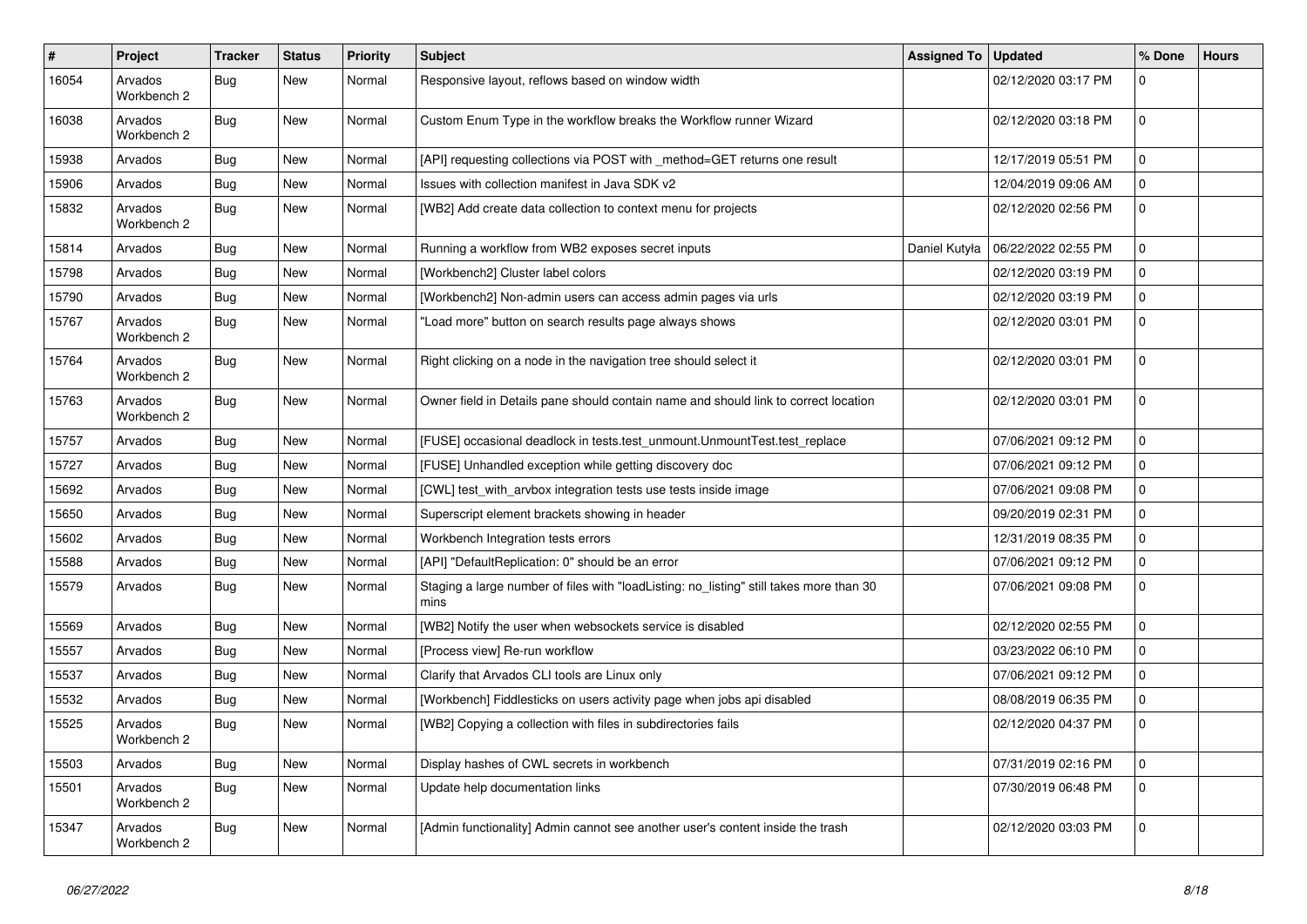| #     | <b>Project</b>         | <b>Tracker</b> | <b>Status</b> | <b>Priority</b> | <b>Subject</b>                                                                                                                    | Assigned To | <b>Updated</b>      | % Done              | <b>Hours</b> |
|-------|------------------------|----------------|---------------|-----------------|-----------------------------------------------------------------------------------------------------------------------------------|-------------|---------------------|---------------------|--------------|
| 15215 | Arvados<br>Workbench 2 | <b>Bug</b>     | New           | Normal          | [Looking for data and advanced search] After opening collection directly from<br>autocomplete search the details are not updated. |             | 05/09/2019 09:20 AM | 0                   |              |
| 15183 | Arvados                | <b>Bug</b>     | New           | High            | [Workbench2] No errors reported when file is missing a block                                                                      |             | 07/06/2021 09:08 PM | $\mathbf 0$         |              |
| 15178 | Arvados                | Bug            | New           | Normal          | Potential security issues with Report a Problem dialog                                                                            |             | 05/01/2019 01:57 PM | $\mathbf 0$         |              |
| 15176 | Arvados                | Bug            | <b>New</b>    | Normal          | Update AngularJS to a supported version                                                                                           |             | 07/06/2021 09:12 PM | 0                   |              |
| 15118 | Arvados                | <b>Bug</b>     | New           | Normal          | [keepstore] Return 5xx (not 4xx) if block is not found due to transient backend device<br>failure                                 |             | 07/06/2021 09:08 PM | 0                   |              |
| 15084 | Arvados<br>Workbench 2 | Bug            | New           | Normal          | [Running a workflow] Inputs inside subprocesses are not displayed.                                                                |             | 03/12/2020 02:11 PM | $\mathbf 0$         |              |
| 15023 | Arvados<br>Workbench 2 | <b>Bug</b>     | New           | Normal          | [Data operations] Adding no-predefined value                                                                                      |             | 02/12/2020 02:57 PM | $\mathbf 0$         |              |
| 15010 | Arvados<br>Workbench 2 | <b>Bug</b>     | New           | Normal          | Search bar filter shouldn't persist after clicking into a new project                                                             |             | 02/12/2020 02:57 PM | $\mathbf 0$         |              |
| 15009 | Arvados<br>Workbench 2 | <b>Bug</b>     | <b>New</b>    | Normal          | [virtual-machines-user] bugs on the the user virtual machines page                                                                |             | 03/21/2019 07:13 PM | $\Omega$            |              |
| 14984 | Arvados<br>Workbench 2 | <b>Bug</b>     | <b>New</b>    | Normal          | Display command line, inputs with links to collections                                                                            |             | 06/26/2019 06:02 PM | 0                   |              |
| 14972 | Arvados                | Bug            | New           | Normal          | [arv-mount] mount-tmp flag does not start in read/write mode                                                                      |             | 03/14/2019 03:42 PM | $\mathbf 0$         |              |
| 14904 | Arvados<br>Workbench 2 | Bug            | New           | Normal          | [Running a workflow] Pre-defined collections do not show up in the list and cannot be<br>deselected                               |             | 02/12/2020 02:57 PM | $\mathbf 0$         |              |
| 14882 | Arvados                | <b>Bug</b>     | <b>New</b>    | Normal          | Upgrading to 1.3.0-1 Error: no proxy available for cluster                                                                        |             | 03/07/2019 02:27 PM | $\mathbf 0$         |              |
| 14782 | Arvados<br>Workbench 2 | <b>Bug</b>     | New           | Normal          | [Running a Workflow] Advanced Menu of a process is not working                                                                    |             | 02/12/2020 02:57 PM | $\mathbf 0$         |              |
| 14766 | Arvados                | Bug            | New           | Normal          | ResourceRequirement disk space ask should be shown in workbench / API response                                                    |             | 01/28/2019 08:54 PM | 0                   |              |
| 14732 | Arvados<br>Workbench 2 | <b>Bug</b>     | New           | Normal          | Build failed in Jenkins - new configuration                                                                                       |             | 01/15/2019 01:50 PM | $\mathbf 0$         |              |
| 14726 | Arvados                | <b>Bug</b>     | <b>New</b>    | Normal          | [CWL] Propagating input file to output gets confusing error                                                                       |             | 01/14/2020 02:59 PM | $\mathbf 0$         |              |
| 14710 | Arvados                | <b>Bug</b>     | New           | Normal          | [Workbench] Child containers run on federated clusters do not show up                                                             |             | 02/12/2020 02:56 PM | 0                   |              |
| 14705 | Arvados                | <b>Bug</b>     | New           | Normal          | Weird container rerun on fail?                                                                                                    |             | 01/08/2019 10:12 PM | $\mathbf 0$         |              |
| 14650 | Arvados                | <b>Bug</b>     | New           | Normal          | [arvados-cwl-runner] Inaccessible collection causes long traceback                                                                |             | 07/06/2021 09:09 PM | 0                   |              |
| 14622 | GET-Evidence           | <b>Bug</b>     | New           | Normal          | Annotate I7g CWL pipeline                                                                                                         | Ben Carr    | 12/17/2018 02:15 PM | $\mathbf 0$         |              |
| 14509 | Arvados<br>Workbench 2 | Bug            | New           | Normal          | [Bug][Graph] Cwl graph edges are not painted                                                                                      |             | 02/12/2020 04:02 PM | l 0                 |              |
| 14488 | Arvados                | Bug            | New           | Normal          | [keepstore] Do not try to trash blocks that were already trashed in previous sweep                                                |             | 07/06/2021 09:09 PM | 0                   |              |
| 14429 | Arvados                | <b>Bug</b>     | New           | Normal          | [CWL] Initial work dir error                                                                                                      |             | 10/30/2018 08:05 PM | $\mathbf 0$         |              |
| 14405 | Arvados                | <b>Bug</b>     | New           | Normal          | [API] Avoid long-running transactions when sweeping trashed objects                                                               |             | 07/06/2021 09:09 PM | $\mathbf 0$         |              |
| 14147 | Arvados                | Bug            | New           | Normal          | error page with (very) old layout on api server                                                                                   |             | 09/03/2018 06:16 PM | $\mathsf{O}\xspace$ |              |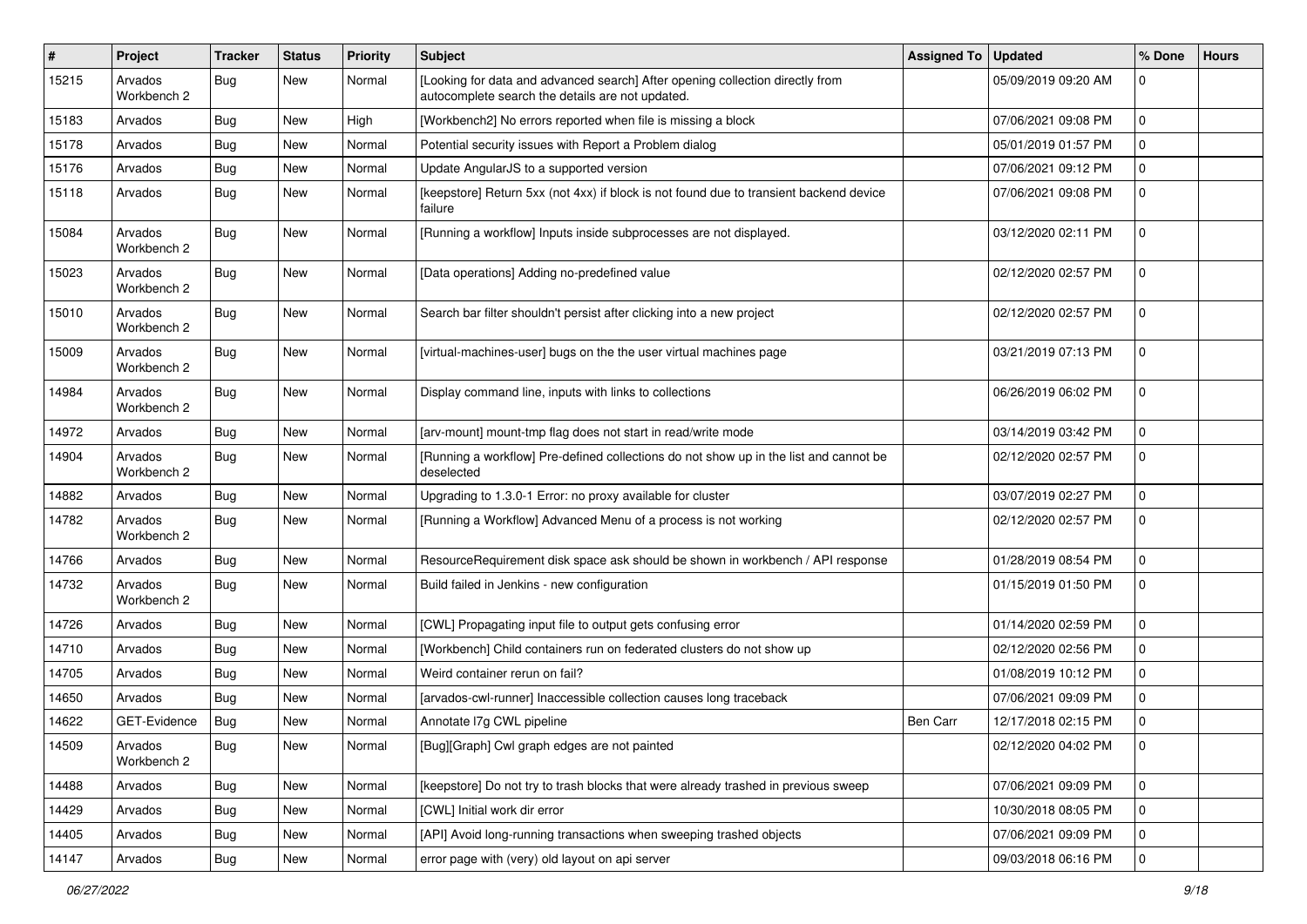| $\vert$ # | Project | Tracker    | <b>Status</b> | <b>Priority</b> | <b>Subject</b>                                                                                                                              | <b>Assigned To</b>  | <b>Updated</b>      | % Done              | <b>Hours</b> |
|-----------|---------|------------|---------------|-----------------|---------------------------------------------------------------------------------------------------------------------------------------------|---------------------|---------------------|---------------------|--------------|
| 14117     | Arvados | Bug        | New           | Normal          | c-d-s reniceAll sets nice on jobs that are not pending                                                                                      |                     | 08/24/2018 11:35 AM | $\mathbf 0$         |              |
| 14116     | Arvados | <b>Bug</b> | New           | Normal          | c-d-s reniceAll does not wait for complete information on Arvados jobs                                                                      |                     | 08/24/2018 02:23 AM | $\mathbf 0$         |              |
| 14115     | Arvados | <b>Bug</b> | New           | Normal          | c-d-s reniceAll takes a very long time and holds up SqueueChecker updates and initial<br>job submission                                     |                     | 08/24/2018 01:11 PM | $\mathbf 0$         |              |
| 14070     | Arvados | Bug        | New           | Normal          | API DB needs an index on collections name                                                                                                   |                     | 10/17/2018 04:21 PM | $\mathbf 0$         |              |
| 14022     | Arvados | <b>Bug</b> | New           | Normal          | [Tests] Timeouts causing build failures on jenkins                                                                                          |                     | 08/13/2018 07:34 PM | $\mathbf 0$         |              |
| 14011     | Arvados | <b>Bug</b> | New           | Normal          | build/run-library.sh version_from_git function dumps environment when not in a git<br>repo                                                  |                     | 08/10/2018 04:43 PM | $\Omega$            |              |
| 14005     | Arvados | <b>Bug</b> | New           | Normal          | arv-copy will not create a new collection if copied within the same project                                                                 |                     | 08/10/2018 01:37 PM | $\Omega$            |              |
| 13998     | Arvados | Bug        | New           | Normal          | [keepstore] Cached block fetch for federation                                                                                               |                     | 07/06/2021 09:10 PM | $\mathbf 0$         |              |
| 13991     | Arvados | <b>Bug</b> | New           | Normal          | crunch-dispatch-slurm does not warn when slurm MaxJobCount reached                                                                          |                     | 07/06/2021 09:10 PM | $\mathbf 0$         |              |
| 13982     | Arvados | <b>Bug</b> | New           | Normal          | crunch-dispatch-slurm / Go SDK Dispatcher not able to "let go" of deleted containers                                                        |                     | 07/06/2021 09:10 PM | $\mathbf 0$         |              |
| 13981     | Arvados | <b>Bug</b> | New           | Normal          | Make keep-web documentation available on doc.arvados.org                                                                                    |                     | 07/06/2021 09:10 PM | $\mathbf 0$         |              |
| 13972     | Arvados | <b>Bug</b> | New           | Normal          | Listing collections by PDH and name can be very slow                                                                                        |                     | 07/06/2021 09:10 PM | $\mathbf 0$         |              |
| 13960     | Arvados | <b>Bug</b> | New           | Normal          | Workbench takes new users to inexistant tutorial                                                                                            |                     | 07/06/2021 09:10 PM | $\Omega$            |              |
| 13956     | Arvados | <b>Bug</b> | New           | Normal          | [keep-web] (webdav) Support COPY and MOVE between collections                                                                               |                     | 07/06/2021 09:10 PM | $\mathbf 0$         |              |
| 13916     | Arvados | <b>Bug</b> | New           | Normal          | Discovery document inconsistencies                                                                                                          |                     | 07/06/2021 09:10 PM | $\mathbf{0}$        |              |
| 13818     | Arvados | <b>Bug</b> | New           | Normal          | [DEMO] No functions available on Arvados Workbench 2 Demo                                                                                   |                     | 07/16/2018 08:37 AM | $\mathbf 0$         |              |
| 13813     | Arvados | <b>Bug</b> | New           | Normal          | [CLI] arv traceback on simple timeout                                                                                                       | Lucas Di<br>Pentima | 04/28/2021 03:55 PM | $\mathbf 0$         |              |
| 13812     | Arvados | <b>Bug</b> | New           | Normal          | arv cli continues to cache broken discovery document                                                                                        |                     | 07/13/2018 09:41 PM | $\mathbf 0$         |              |
| 13795     | Arvados | <b>Bug</b> | New           | Normal          | crunch-dispatch-slurm too polite about killing containers                                                                                   |                     | 07/11/2018 11:06 PM | $\mathbf 0$         |              |
| 13789     | Arvados | <b>Bug</b> | New           | Normal          | Document web socket server API (v0)                                                                                                         |                     | 07/06/2021 09:14 PM | $\mathbf 0$         |              |
| 13772     | Arvados | Bug        | New           | Normal          | Rerunning a container_request that has a failed child CR should restart the failed CR                                                       |                     | 07/09/2018 03:39 PM | $\mathbf 0$         |              |
| 13763     | Arvados | <b>Bug</b> | New           | Normal          | [API] groups#contents response should obey caller-provided order (not sort on type<br>first)                                                |                     | 07/06/2021 09:10 PM | $\Omega$            |              |
| 13758     | Arvados | <b>Bug</b> | New           | Normal          | [Documentation] Full text search filters page                                                                                               |                     | 07/05/2018 05:06 PM | $\mathbf 0$         |              |
| 13709     | Arvados | <b>Bug</b> | New           | Normal          | [[Proxy]] How to visit API service with proxy?                                                                                              |                     | 07/03/2018 11:03 AM | $\mathbf 0$         |              |
| 13685     | Arvados | <b>Bug</b> | New           | Normal          | support "kind": "text" for workflow and cwl inputs mounts in a-c-r                                                                          |                     | 04/22/2020 09:08 PM | $\mathbf 0$         |              |
| 13676     | Arvados | <b>Bug</b> | New           | Normal          | better error dialog for un-allowed repo names                                                                                               |                     | 04/22/2020 09:08 PM | 0                   |              |
| 13644     | Arvados | Bug        | New           | Normal          | [STORAGE-CLASES] Report the storage classes used by a pipeline                                                                              |                     | 07/06/2021 09:10 PM | $\mathsf{O}\xspace$ |              |
| 13636     | Arvados | <b>Bug</b> | New           | Normal          | crunch-run takes a very long time for CWL steps with large numbers of File inputs -<br>could use a new kind of mounts entry to address this |                     | 07/06/2021 09:10 PM | 0                   |              |
| 13630     | Arvados | Bug        | New           | Normal          | locking api_client_authorizations for update can deadlock ContainersController#update                                                       |                     | 04/22/2020 09:08 PM | 0                   |              |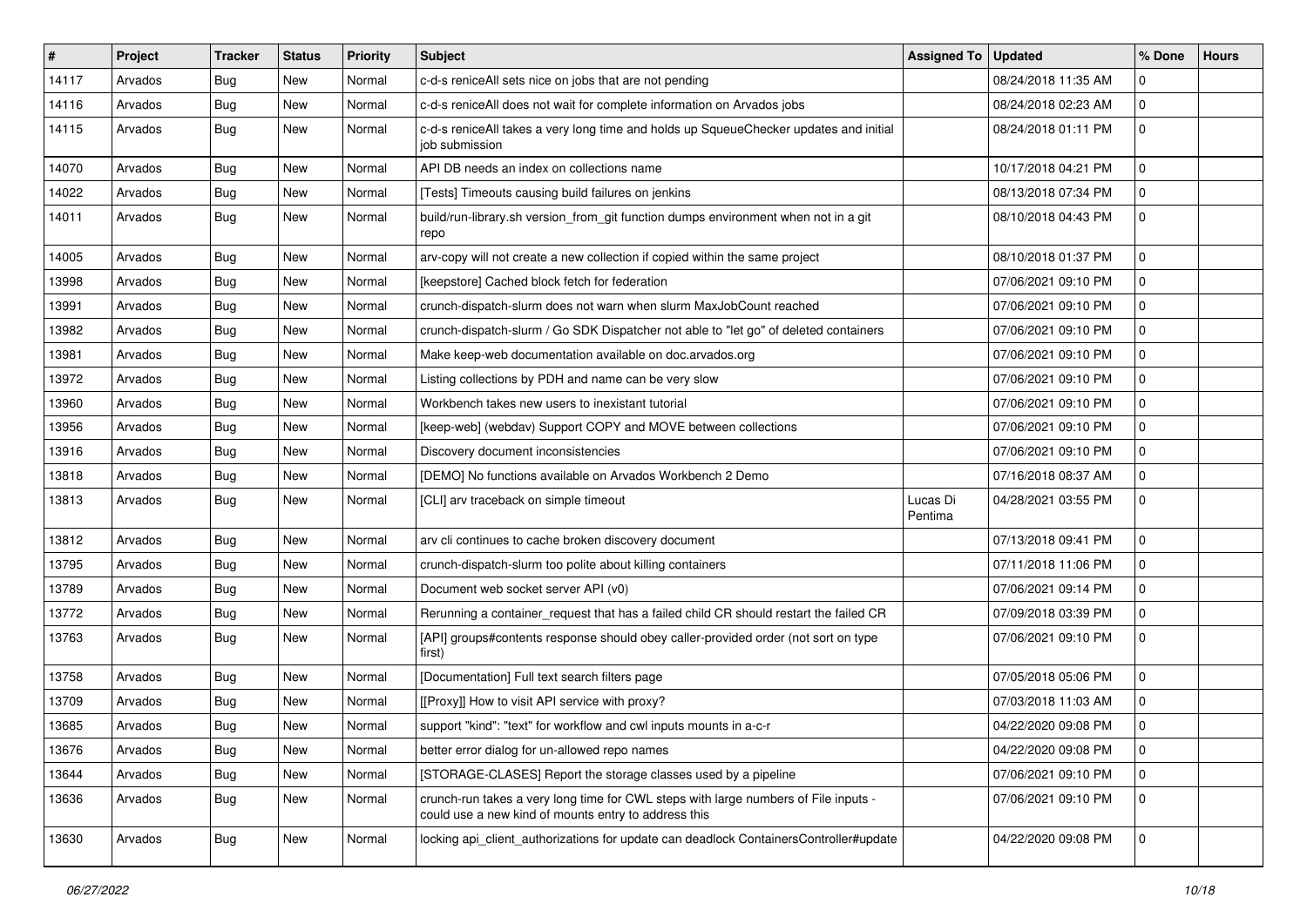| #     | Project                | <b>Tracker</b> | <b>Status</b> | Priority | <b>Subject</b>                                                                                                                          | <b>Assigned To</b> | <b>Updated</b>      | % Done         | <b>Hours</b> |
|-------|------------------------|----------------|---------------|----------|-----------------------------------------------------------------------------------------------------------------------------------------|--------------------|---------------------|----------------|--------------|
| 13607 | Arvados                | Bug            | New           | Normal   | [arv-mount] avoid excessive memory consumption of idle arv-mounts                                                                       |                    | 07/06/2021 09:10 PM | $\Omega$       |              |
| 13564 | Arvados<br>Workbench 2 | Bug            | New           | Normal   | [Workbench] Uploader should have a timeout                                                                                              |                    | 02/12/2020 02:57 PM | $\mathbf{0}$   |              |
| 13515 | Arvados                | <b>Bug</b>     | New           | Normal   | keepproxy memory usage limit?                                                                                                           |                    | 04/22/2020 08:54 PM | $\mathbf{0}$   |              |
| 13454 | Arvados                | Bug            | New           | Normal   | [Documentation] Add how to work with IGV and keep                                                                                       |                    | 04/22/2020 08:53 PM | $\mathbf 0$    |              |
| 13422 | Arvados                | <b>Bug</b>     | New           | Normal   | High cache thrashing should warn the user that their job will take longer than expected                                                 |                    | 04/22/2020 08:53 PM | $\mathbf 0$    |              |
| 13418 | Arvados                | Bug            | New           | Normal   | Python SDK must have docstrings for all public interfaces                                                                               |                    | 07/06/2021 09:10 PM | $\mathbf{0}$   |              |
| 13322 | Arvados                | Bug            | New           | Normal   | keepstore -help entry for -dump-config is unclear                                                                                       |                    | 07/06/2021 09:14 PM | $\mathbf 0$    |              |
| 13305 | Arvados                | <b>Bug</b>     | New           | Normal   | keepstore starts returning 401 Unauthorized in the middle of a workflow                                                                 |                    | 03/03/2020 07:24 PM | $\mathbf{0}$   |              |
| 13252 | Arvados                | Bug            | New           | Normal   | [CWL] RunInSingleContainer requirement errors on DockerRequirement even when no<br>such requirement is specified                        |                    | 03/03/2020 07:24 PM | $\mathbf 0$    |              |
| 13162 | Arvados                | Bug            | New           | Normal   | [SDKs] Remove arvadosclient and keepclient libraries                                                                                    |                    | 07/06/2021 09:10 PM | $\mathbf 0$    |              |
| 13144 | Arvados                | Bug            | New           | Normal   | [SDKs] Wean all components off old arvadosclient and keepclient libraries                                                               |                    | 06/22/2022 02:55 PM | $\Omega$       |              |
| 13142 | Arvados                | Bug            | New           | Normal   | crunch-dispatch-slurm uses a surprising number of file descriptors, and stops<br>dispatching when it gets a "too many open files" error |                    | 07/06/2021 09:15 PM | 100            |              |
| 13102 | Arvados                | Bug            | New           | Normal   | containers are not reused unless runtime constraints (including RAM) match exactly                                                      |                    | 07/06/2021 09:10 PM | $\mathbf 0$    |              |
| 13047 | Arvados                | Bug            | New           | Normal   | Log apiClientAuth UUIDs in keep-web, keepproxy, etc.                                                                                    |                    | 02/07/2018 07:07 PM | $\mathbf{0}$   |              |
| 13005 | Arvados                | Bug            | New           | Normal   | [Crunch2] All stdout gets the same timestamp and other logging problems                                                                 |                    | 07/06/2021 09:10 PM | $\mathbf 0$    |              |
| 12951 | Lightning              | <b>Bug</b>     | New           | Normal   | FastJ aggregation into SGLF takes too much memory                                                                                       |                    | 04/30/2019 05:38 PM | $\mathbf 0$    |              |
| 12903 | Arvados                | Bug            | New           | Normal   | arvados-cwl-runner only loads cwl \$import directives when run with `--local`                                                           |                    | 02/28/2018 08:31 PM | $\mathbf 0$    |              |
| 12873 | Arvados                | Bug            | New           | Normal   | arvados-cwl-runner does not allow keep locators in command line input arguments                                                         |                    | 02/12/2020 02:45 PM | $\mathbf 0$    |              |
| 12854 | Arvados                | <b>Bug</b>     | New           | Normal   | [crunchstat-summary] broken option for skip child jobs?                                                                                 |                    | 07/06/2021 09:10 PM | $\mathbf 0$    |              |
| 12791 | Arvados                | <b>Bug</b>     | New           | Normal   | [API] fix race between arrival of trash time and next sweep                                                                             |                    | 07/06/2021 09:11 PM | $\mathbf 0$    |              |
| 12684 | Arvados                | Bug            | New           | Normal   | [Python SDK] Retry on HTTP 5xx errors                                                                                                   |                    | 07/06/2021 09:10 PM | 0              |              |
| 12558 | Arvados                | <b>Bug</b>     | New           | Normal   | [Workbench] Bad dashboard time formatting - 60m == 1h                                                                                   |                    | 07/06/2021 09:16 PM | $\mathbf 0$    |              |
| 12510 | Arvados                | <b>Bug</b>     | New           | Normal   | [API] Don't create an index if it exists already. Will break install if we manually added it,                                           |                    | 07/06/2021 09:16 PM | $\mathbf 0$    |              |
| 12465 | Arvados                | Bug            | New           | Normal   | [crunchv2] Improve crunch-run environment reporting                                                                                     |                    | 07/06/2021 09:16 PM | $\mathbf 0$    |              |
| 12360 | Arvados                | <b>Bug</b>     | New           | Normal   | Document how to add EBS tmp disk to nodemanager configuration                                                                           |                    | 07/06/2021 09:18 PM | $\mathbf 0$    |              |
| 12349 | Arvados                | Bug            | New           | Normal   | [API] Validate container requests "output_path must be in a writable mount"                                                             |                    | 09/27/2017 04:15 PM | $\mathbf 0$    |              |
| 12331 | Arvados                | Bug            | New           | Normal   | [CWL] Does not distinguish between keep references to File and Directory when<br>selected in Workbench template                         |                    | 07/06/2021 09:18 PM | $\mathbf 0$    |              |
| 12295 | Arvados                | Bug            | New           | Normal   | [nodemanager] Only looking at first 100 queued jobs                                                                                     |                    | 07/06/2021 09:18 PM | $\mathbf 0$    |              |
| 12245 | Lightning              | <b>Bug</b>     | New           | Normal   | pasta rotini-fasti does not handle tagset without ending newline                                                                        |                    | 04/30/2019 06:07 PM | $\mathbf 0$    |              |
| 12198 | Arvados                | Bug            | New           | Normal   | Copying a project with a docker image doesn't copy the docker metadata                                                                  |                    | 07/06/2021 09:11 PM | $\overline{0}$ |              |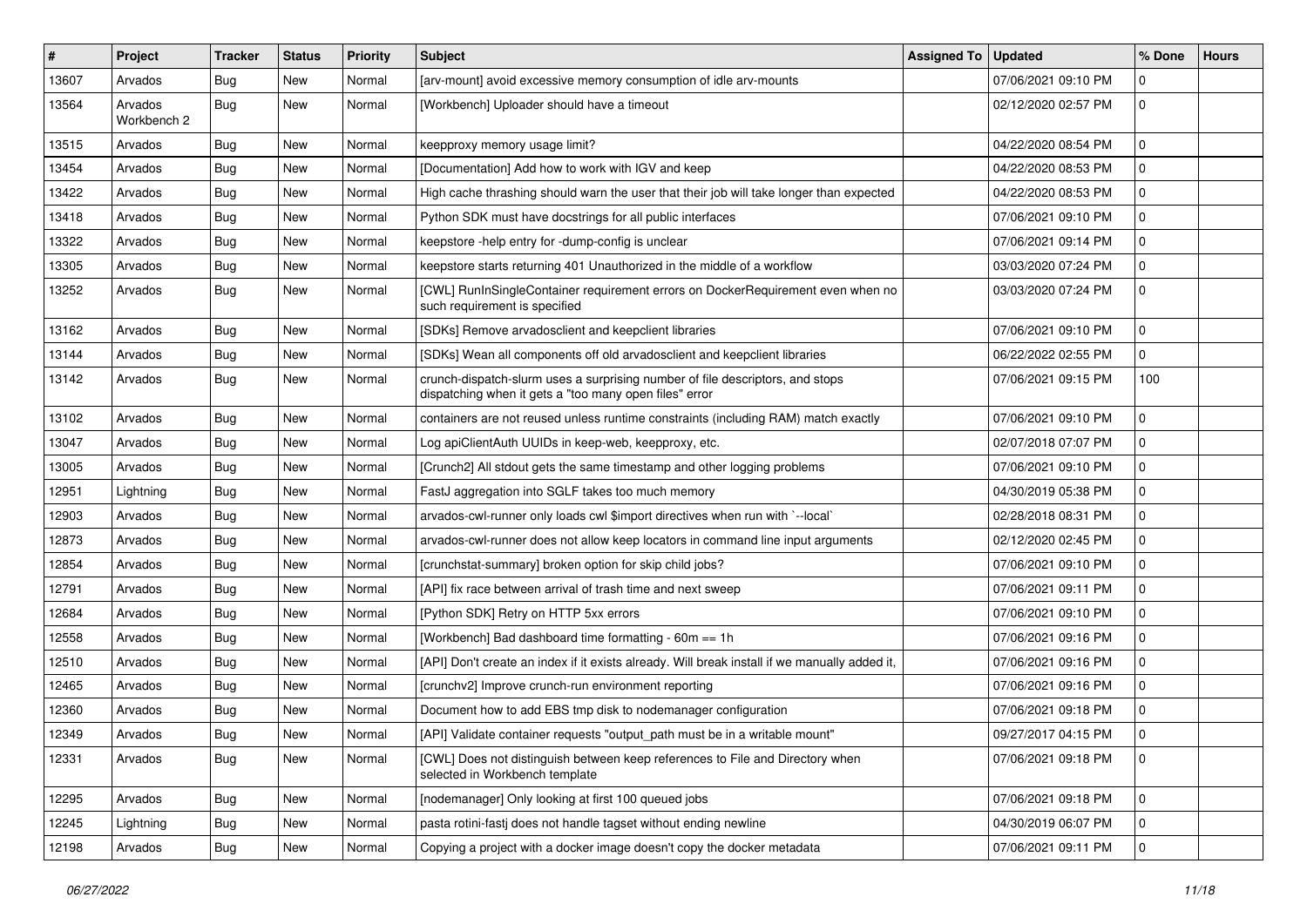| $\vert$ # | Project  | <b>Tracker</b> | <b>Status</b> | <b>Priority</b> | <b>Subject</b>                                                                                                                                                    | Assigned To   Updated |                     | % Done       | <b>Hours</b> |
|-----------|----------|----------------|---------------|-----------------|-------------------------------------------------------------------------------------------------------------------------------------------------------------------|-----------------------|---------------------|--------------|--------------|
| 12178     | Arvados  | Bug            | <b>New</b>    | Normal          | Activating an account (setting is active from false to true) does not email the new user                                                                          |                       | 07/06/2021 09:11 PM | $\Omega$     |              |
| 12170     | Arvados  | Bug            | <b>New</b>    | Normal          | crunch-run handling non-group readable files in output directory                                                                                                  |                       | 07/06/2021 09:19 PM | $\mathbf 0$  |              |
| 12082     | Arvados  | Bug            | New           | Normal          | [SDKs] Improve wording of Keep error messages in Python SDK                                                                                                       |                       | 07/06/2021 09:19 PM | $\Omega$     |              |
| 11863     | Arvados  | <b>Bug</b>     | <b>New</b>    | Normal          | [Go] CLI programs should exit 0 after giving -help                                                                                                                |                       | 07/06/2021 09:21 PM | $\mathbf 0$  |              |
| 11716     | Arvados  | Bug            | New           | Normal          | [Workbench] The sort order of items on /pipeline instances and /container requests<br>page is incorrect                                                           |                       | 07/06/2021 09:21 PM | $\mathbf 0$  |              |
| 11691     | Arvados  | <b>Bug</b>     | New           | Normal          | Using cwl, when you obtain files (file objects) from a directory listing they lose some<br>fields when compare to files listed in cwl doc                         |                       | 07/06/2021 09:22 PM | $\Omega$     |              |
| 11680     | Arvados  | Bug            | New           | Normal          | [Workbench] Provenance graph consolidates scatter steps                                                                                                           |                       | 07/06/2021 09:22 PM | $\mathbf 0$  |              |
| 11679     | Arvados  | Bug            | New           | Normal          | [Workbench] Logs containers with undefined exit code                                                                                                              | Tom Clegg             | 07/06/2021 09:22 PM | $\mathbf 0$  |              |
| 11625     | Arvados  | <b>Bug</b>     | New           | Normal          | [Workbench] Ensure that running processes are visible on the dashboard                                                                                            |                       | 07/06/2021 09:10 PM | $\pmb{0}$    |              |
| 11609     | Arvados  | Bug            | New           | Normal          | [Workbench] A cancelled container request page should show the "Re-run" button                                                                                    |                       | 07/06/2021 09:22 PM | $\mathbf 0$  |              |
| 11593     | Arvados  | Bug            | New           | Normal          | [API] [Workbench] config option serve static assets to serve static files                                                                                         |                       | 07/06/2021 09:22 PM | $\mathbf{0}$ |              |
| 11581     | Arvados  | Bug            | New           | Normal          | a-c-r should log the command used to run the pipeline                                                                                                             |                       | 07/06/2021 09:22 PM | $\mathbf 0$  |              |
| 11556     | Arvados  | Bug            | New           | Normal          | occasional API server badness: 'incomplete response received from application'                                                                                    |                       | 07/06/2021 09:22 PM | 0            |              |
| 11553     | Arvados  | <b>Bug</b>     | New           | Normal          | [FUSE] Writable fuse creating conflicts with itself                                                                                                               |                       | 07/06/2021 09:23 PM | $\mathbf 0$  |              |
| 11548     | Arvados  | Bug            | New           | Normal          | workbench needs to handle API server timeouts better                                                                                                              |                       | 07/06/2021 09:23 PM | $\mathbf 0$  |              |
| 11547     | Arvados  | Bug            | New           | Normal          | [API] Excessive memory and time consumed by API and dispatch when container<br>fields (like "mounts") are large                                                   |                       | 07/06/2021 09:23 PM | $\mathbf 0$  |              |
| 11531     | Arvados  | <b>Bug</b>     | <b>New</b>    | Normal          | [API] clean up stale/conflicting dns data from deleted node records                                                                                               |                       | 07/06/2021 09:23 PM | $\Omega$     |              |
| 11523     | Arvados  | Bug            | New           | Normal          | User activity page takes too long to load                                                                                                                         |                       | 07/06/2021 09:23 PM | $\mathbf 0$  |              |
| 11520     | Arvados  | Bug            | New           | Normal          | "arv collection list" command parsing allows invalid lines                                                                                                        |                       | 07/06/2021 09:23 PM | $\mathbf 0$  |              |
| 11405     | Arvados  | <b>Bug</b>     | New           | Normal          | [arv-put] Lumpy / slow upload                                                                                                                                     |                       | 07/06/2021 09:23 PM | $\pmb{0}$    |              |
| 11396     | Arvados  | <b>Bug</b>     | <b>New</b>    | Normal          | Network saturation                                                                                                                                                |                       | 07/06/2021 09:24 PM | $\Omega$     |              |
| 11296     | Arvados  | Bug            | New           | Normal          | [arv-put] bad progress indicator                                                                                                                                  |                       | 07/06/2021 09:24 PM | $\Omega$     |              |
| 11261     | Arvados  | Bug            | New           | Normal          | [API] full text search on pipeline_instances table is extremely slow (wrong index?)                                                                               |                       | 07/06/2021 09:24 PM | $\mathbf 0$  |              |
| 11260     | Arvados  | <b>Bug</b>     | New           | Normal          | [API] "arv group contents" produces a 404 error (seems to POST instead of GET?)                                                                                   |                       | 07/06/2021 09:24 PM | $\mathbf 0$  |              |
| 11238     | Arvados  | Bug            | New           | Normal          | job_task creation fails with ApiError - HttpError 422 - ActiveRecord::StatementInvalid:<br>PG::InternalError: ERROR: invalid memory alloc request size 1718630765 |                       | 07/06/2021 09:24 PM | $\Omega$     |              |
| 11222     | Arvados  | Bug            | New           | Normal          | Docker load time on compute node is too long                                                                                                                      |                       | 07/06/2021 09:24 PM | $\mathbf 0$  |              |
| 11157     | Arvados  | Bug            | New           | Normal          | [arv-put] When debug mode is active, report the cache file name being to be used                                                                                  |                       | 07/07/2021 05:25 PM | $\mathbf 0$  |              |
| 11154     | Arvados  | Bug            | <b>New</b>    | Normal          | [Docs] Migrate install docs from command line flags to YAML configs (keepproxy,<br>keep-web)                                                                      |                       | 07/07/2021 05:25 PM | $\Omega$     |              |
| 11152     | Tapestry | Bug            | New           | Normal          | There are 4 third party activities currently seeking participants." - but there are 5                                                                             |                       | 02/22/2017 05:40 PM | $\mathbf 0$  |              |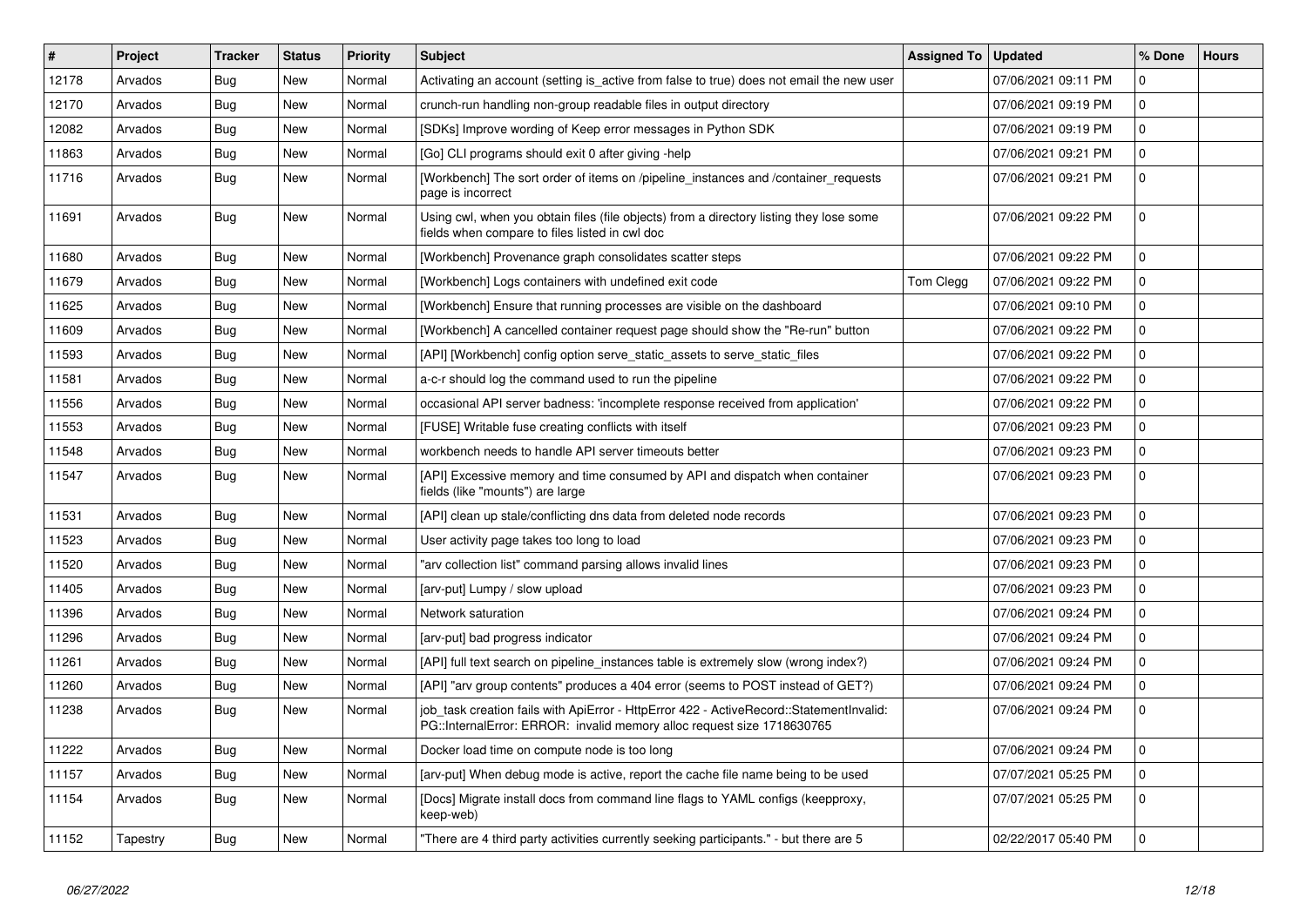| #     | Project | <b>Tracker</b> | <b>Status</b> | <b>Priority</b> | <b>Subject</b>                                                                                                              | Assigned To   Updated |                     | % Done      | <b>Hours</b> |
|-------|---------|----------------|---------------|-----------------|-----------------------------------------------------------------------------------------------------------------------------|-----------------------|---------------------|-------------|--------------|
| 11148 | Arvados | Bug            | New           | Normal          | [Crunch2] Propagate dispatch error messages (e.g., sbatch fails) to user via<br>logs/websocket                              |                       | 07/07/2021 05:25 PM | $\Omega$    |              |
| 11137 | Arvados | <b>Bug</b>     | <b>New</b>    | Normal          | apt-get upgrade arvados-api-server on Ubuntu 12.04 did not update crunch-job                                                |                       | 07/07/2021 05:25 PM | $\Omega$    |              |
| 11093 | Arvados | Bug            | New           | Normal          | 'arv keep service create" should go to an editor.                                                                           |                       | 07/07/2021 05:25 PM | $\mathbf 0$ |              |
| 11027 | Arvados | <b>Bug</b>     | New           | Normal          | [Crunchv2] python thread error after job success                                                                            |                       | 07/07/2021 05:26 PM | $\Omega$    |              |
| 11026 | Arvados | Bug            | New           | Normal          | 'Run a example test" Button.                                                                                                |                       | 07/07/2021 05:26 PM | $\mathbf 0$ |              |
| 11013 | Arvados | Bug            | New           | Normal          | [WB] 'Used by' tab empty when no graph is available                                                                         |                       | 07/07/2021 05:26 PM | $\mathbf 0$ |              |
| 10978 | Arvados | <b>Bug</b>     | New           | Normal          | [CWL] Avoid using "+" char in mount paths                                                                                   |                       | 07/07/2021 05:26 PM | 0           |              |
| 10955 | Arvados | Bug            | New           | Normal          | arvados-cli gem dependency error                                                                                            |                       | 07/07/2021 05:26 PM | $\mathbf 0$ |              |
| 10948 | Arvados | <b>Bug</b>     | <b>New</b>    | Normal          | [Workbench] Live stats should use consistent coloring for graphs                                                            |                       | 07/07/2021 05:26 PM | $\Omega$    |              |
| 10946 | Arvados | Bug            | New           | Normal          | [Docs] [SDKs] Mention in API docs and discovery doc that destroy=delete and<br>index=list                                   |                       | 07/07/2021 05:26 PM | $\mathbf 0$ |              |
| 10809 | Arvados | Bug            | New           | Normal          | [Workbench] Don't create manifest with 0 length chunk                                                                       |                       | 07/07/2021 06:21 PM | $\mathbf 0$ |              |
| 10794 | Arvados | <b>Bug</b>     | <b>New</b>    | Normal          | [keepstore] Refactor volume Get/Put funcs to BlockReader/BlockWriter interfaces                                             |                       | 07/07/2021 06:21 PM | $\mathbf 0$ |              |
| 10729 | Arvados | <b>Bug</b>     | <b>New</b>    | Normal          | [Crunch2] Propagate error messages if sbatch command succeeds but crunch-run<br>can't run (or can't log to the Arvados API) |                       | 07/07/2021 06:21 PM | $\mathbf 0$ |              |
| 10721 | Arvados | Bug            | <b>New</b>    | Normal          | [Docs] Missing docker_image link classes from API docs                                                                      |                       | 07/07/2021 06:21 PM | $\Omega$    |              |
| 10718 | Arvados | <b>Bug</b>     | <b>New</b>    | Normal          | add a --user-script option to install-arvados-jobs-image                                                                    |                       | 07/07/2021 06:21 PM | $\mathbf 0$ |              |
| 10715 | Arvados | <b>Bug</b>     | <b>New</b>    | Normal          | [Workbench] "Public pipelines" on help menu links to wiki, not local public pipelines                                       |                       | 07/07/2021 06:21 PM | $\Omega$    |              |
| 10708 | Arvados | Bug            | New           | Normal          | [Crunch2] crunch-run fails trying to set swappiness on ubuntu 1204 kernel                                                   |                       | 07/07/2021 06:21 PM | $\mathbf 0$ |              |
| 10705 | Arvados | Bug            | <b>New</b>    | Normal          | [Crunch2] [API] return a more specific 422 error message when a client calls<br>containers#unlock without having the lock   |                       | 07/07/2021 06:21 PM | $\Omega$    |              |
| 10696 | Arvados | Bug            | <b>New</b>    | Normal          | [CWL] Tries to run docker inside container where docker is not available, gives IOError                                     |                       | 07/07/2021 06:21 PM | $\mathbf 0$ |              |
| 10689 | Arvados | <b>Bug</b>     | New           | Normal          | Crunch1 jobs should still work on a slurm setup configured for Crunch2                                                      |                       | 07/07/2021 06:21 PM | 0           |              |
| 10650 | Arvados | Bug            | New           | Normal          | [Python SDK] Document undocumented methods in RichCollectionBase                                                            |                       | 07/07/2021 06:21 PM | $\mathbf 0$ |              |
| 10614 | Arvados | Bug            | New           | Normal          | [CWL] a-c-r maximum recursion depth exceeded error                                                                          |                       | 07/07/2021 06:21 PM | $\Omega$    |              |
| 10584 | Arvados | Bug            | New           | Normal          | [FUSE] high memory consumption (possible leak) in long-running arv-mount                                                    |                       | 07/06/2021 09:21 PM | 50          |              |
| 10571 | Arvados | Bug            | New           | Normal          | services/nodemanager test_time_timout failing                                                                               |                       | 07/07/2021 06:21 PM | $\mathbf 0$ |              |
| 10566 | Arvados | <b>Bug</b>     | New           | Normal          | arvbox destroy fails because some files are owned by root                                                                   |                       | 07/07/2021 06:21 PM | $\mathbf 0$ |              |
| 10561 | Arvados | Bug            | New           | Normal          | sometimes `arvbox reboot test` gets stuck asking for a sudo password                                                        |                       | 07/07/2021 06:21 PM | $\mathbf 0$ |              |
| 10554 | Arvados | <b>Bug</b>     | <b>New</b>    | Normal          | Collection file count & size information don't get dynamically updated on collection<br>update                              |                       | 07/07/2021 06:21 PM | $\Omega$    |              |
| 10552 | Arvados | <b>Bug</b>     | <b>New</b>    | Normal          | arvados-git-httpd returns error '500' (Internal Server Error) when a request is not<br>authorized                           |                       | 07/07/2021 06:21 PM | $\Omega$    |              |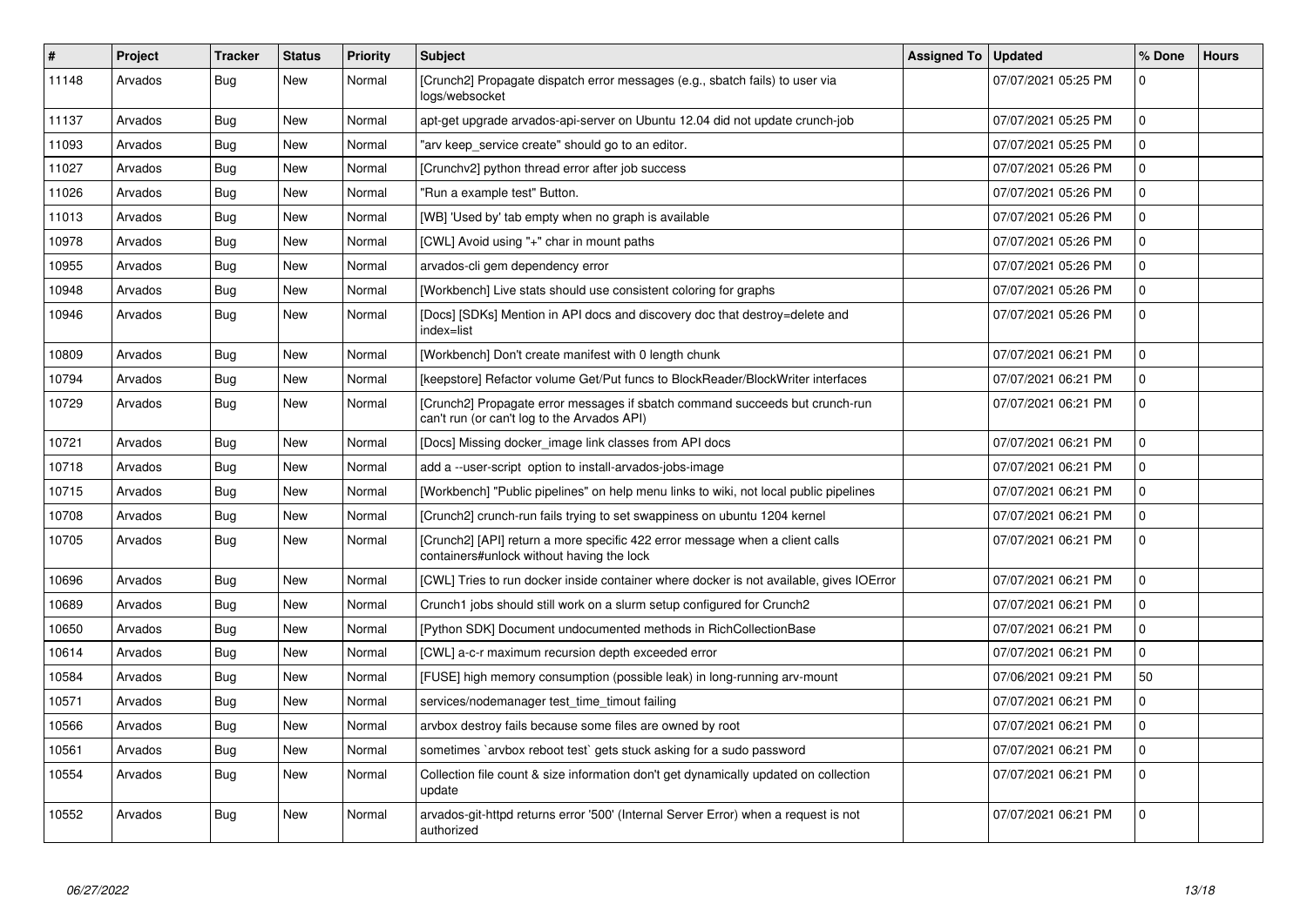| #     | <b>Project</b> | <b>Tracker</b> | <b>Status</b> | <b>Priority</b> | <b>Subject</b>                                                                                                                                                                                                                                                           | Assigned To   Updated |                     | % Done         | <b>Hours</b> |
|-------|----------------|----------------|---------------|-----------------|--------------------------------------------------------------------------------------------------------------------------------------------------------------------------------------------------------------------------------------------------------------------------|-----------------------|---------------------|----------------|--------------|
| 10545 | Arvados        | <b>Bug</b>     | New           | Normal          | arvbox loops forever when something goes wrong                                                                                                                                                                                                                           | Joshua<br>Randall     | 07/07/2021 06:21 PM | $\Omega$       |              |
| 10543 | Arvados        | <b>Bug</b>     | New           | Normal          | implement approximate (estimated) counts for API list method                                                                                                                                                                                                             |                       | 07/07/2021 06:21 PM | $\mathbf 0$    |              |
| 10535 | Arvados        | Bug            | New           | Normal          | test suite hangs (in arvbox) in sdk/python test_callback                                                                                                                                                                                                                 | Joshua<br>Randall     | 07/07/2021 06:22 PM | 100            |              |
| 10532 | Arvados        | Bug            | New           | Normal          | Multiple links with the same relevant information can be created                                                                                                                                                                                                         |                       | 07/07/2021 06:22 PM | $\Omega$       |              |
| 10531 | Arvados        | <b>Bug</b>     | New           | Normal          | [crunchstat-summary] HTML plots should be a superset of text format output                                                                                                                                                                                               |                       | 07/07/2021 06:22 PM | $\Omega$       |              |
| 10514 | Arvados        | <b>Bug</b>     | New           | Normal          | [crunch-job] use docker instead of docker.io                                                                                                                                                                                                                             |                       | 07/07/2021 06:22 PM | 0              |              |
| 10469 | Arvados        | <b>Bug</b>     | New           | Normal          | Multiple virtual machines with the same hostname can be created                                                                                                                                                                                                          |                       | 07/07/2021 06:22 PM | $\Omega$       |              |
| 10445 | Arvados        | <b>Bug</b>     | <b>New</b>    | Normal          | [SDKs] Fix memory leak in Python SDK Collection class                                                                                                                                                                                                                    |                       | 07/07/2021 06:22 PM | $\mathbf 0$    |              |
| 10444 | Arvados        | <b>Bug</b>     | New           | Normal          | [Performance][Workbench] While in a resource #show page, switching between tabs<br>results in fetching the object again from API server. This can cause unacceptable<br>amount of latency for large objects such as large pipeline instances and also to<br>collections. |                       | 07/07/2021 06:22 PM | $\Omega$       |              |
| 10408 | Arvados        | Bug            | New           | Normal          | 4xphq keep balance api request causes oom on api server                                                                                                                                                                                                                  |                       | 07/07/2021 06:22 PM | $\overline{0}$ |              |
| 10390 | Arvados        | <b>Bug</b>     | New           | Normal          | crunchstat-summary should explain why "(no report generated)" when possible                                                                                                                                                                                              |                       | 07/06/2021 09:11 PM | $\mathbf 0$    |              |
| 10337 | Arvados        | <b>Bug</b>     | New           | Normal          | remove the need of yum reinstall from the installation/upgrade of Rails based<br>components                                                                                                                                                                              |                       | 07/07/2021 06:22 PM | $\Omega$       |              |
| 10327 | Arvados        | <b>Bug</b>     | New           | Normal          | arvados-cwl-runner fails to find secondaryFiles                                                                                                                                                                                                                          |                       | 07/07/2021 06:22 PM | $\overline{0}$ |              |
| 10319 | Arvados        | <b>Bug</b>     | New           | Normal          | [Workbench] list of logins in the admin page isn't showing all logins                                                                                                                                                                                                    |                       | 07/07/2021 06:22 PM | $\mathbf 0$    |              |
| 10298 | Arvados        | <b>Bug</b>     | New           | Normal          | [Crunch2] [API] Accept collection UUID or PDH as container_image in a container<br>request                                                                                                                                                                               |                       | 07/06/2021 09:11 PM | $\Omega$       |              |
| 10296 | Arvados        | Bug            | New           | Normal          | [Centos7] [google_api_python_client] packaging with wrong permissions                                                                                                                                                                                                    |                       | 07/07/2021 06:22 PM | $\overline{0}$ |              |
| 10265 | Arvados        | Bug            | New           | Normal          | [Workbench] Pipeline instance shows wrong button labels in tab area                                                                                                                                                                                                      |                       | 07/07/2021 06:22 PM | $\mathbf 0$    |              |
| 10206 | Arvados        | <b>Bug</b>     | New           | Normal          | [CWL] arvados-cwl-runner may not be handling input files on keep mount correctly                                                                                                                                                                                         |                       | 07/07/2021 06:23 PM | $\Omega$       |              |
| 10182 | Arvados        | <b>Bug</b>     | New           | Normal          | Provide more reasonable error messages for memory issues during container dispatch                                                                                                                                                                                       |                       | 07/07/2021 06:23 PM | $\mathbf 0$    |              |
| 10177 | Arvados        | <b>Bug</b>     | New           | Normal          | Confusing job duration reporting                                                                                                                                                                                                                                         |                       | 07/07/2021 06:23 PM | 0              |              |
| 10170 | Arvados        | <b>Bug</b>     | New           | Normal          | [Workbench] Jobs on dashboard say "No output" even when they have output                                                                                                                                                                                                 |                       | 07/07/2021 06:23 PM | $\Omega$       |              |
| 10142 | Arvados        | <b>Bug</b>     | New           | Normal          | [Workbench] Ability to add group from Groups admin page                                                                                                                                                                                                                  |                       | 07/07/2021 06:23 PM | $\mathbf 0$    |              |
| 10127 | Arvados        | <b>Bug</b>     | New           | Normal          | [API] In each request log entry, report time spent getting current permission graph                                                                                                                                                                                      |                       | 07/07/2021 06:23 PM | $\Omega$       |              |
| 10097 | Arvados        | <b>Bug</b>     | New           | Normal          | Python RichCollectionbase's find_or_create() method callers may assume that found<br>object is of "create_type" type                                                                                                                                                     |                       | 07/07/2021 06:23 PM | l 0            |              |
| 10096 | Arvados        | Bug            | New           | Normal          | RichCollectionBase's _get_src_target method would crash if "source" argument is not<br>basestring and "target_path" is empty.                                                                                                                                            |                       | 07/07/2021 06:23 PM | 0              |              |
| 10084 | Arvados        | <b>Bug</b>     | New           | Normal          | keep-balance reporting large numbers of replicas lost                                                                                                                                                                                                                    |                       | 07/07/2021 06:23 PM | l 0            |              |
| 10018 | Arvados        | Bug            | New           | Normal          | [Workbench] Double-clicking "show version" link causes modal deadlock                                                                                                                                                                                                    |                       | 07/07/2021 06:23 PM | l 0            |              |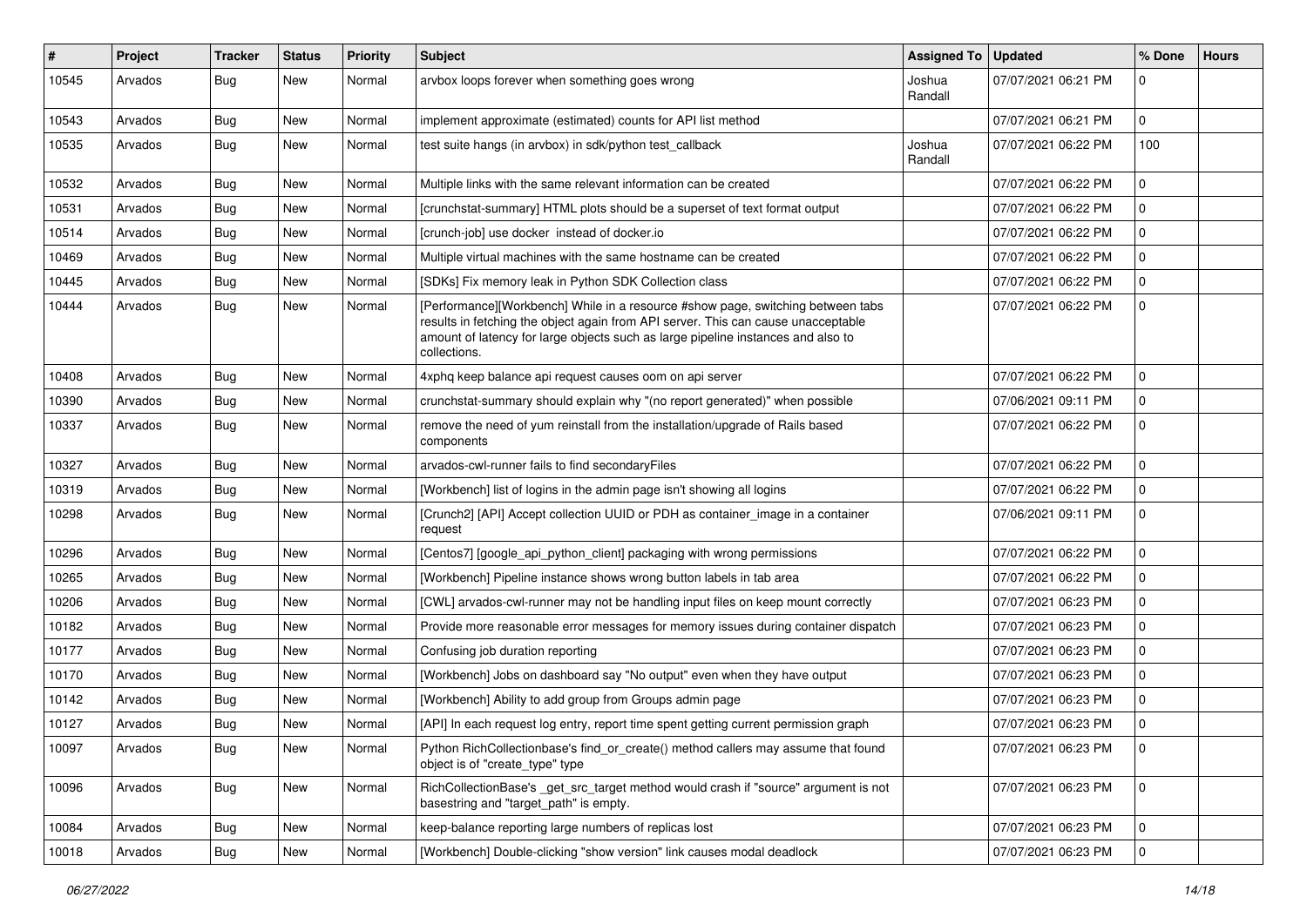| $\sharp$ | Project  | Tracker    | <b>Status</b> | <b>Priority</b> | <b>Subject</b>                                                                                                      | <b>Assigned To</b> | <b>Updated</b>      | % Done       | <b>Hours</b> |
|----------|----------|------------|---------------|-----------------|---------------------------------------------------------------------------------------------------------------------|--------------------|---------------------|--------------|--------------|
| 10008    | Arvados  | <b>Bug</b> | New           | Normal          | [SDKs] [Python] When reading data through Collection et al., signatures should refresh<br>automatically when needed |                    | 07/07/2021 06:23 PM | 100          |              |
| 9989     | Arvados  | Bug        | New           | Normal          | [SDKs] Python SDK should use a more recent version of the google api client library                                 |                    | 07/07/2021 06:23 PM | $\mathbf 0$  |              |
| 9985     | Arvados  | <b>Bug</b> | New           | Normal          | [Testing] TestErrorDuringRsync_FakeDstKeepservers                                                                   |                    | 07/07/2021 06:23 PM | $\mathbf 0$  |              |
| 9980     | Arvados  | Bug        | New           | Low             | [CLI] Trailing blank lines in ~/.config/arvados/settings.conf should be ignored                                     |                    | 02/06/2020 07:16 PM | $\mathbf 0$  |              |
| 9967     | Arvados  | <b>Bug</b> | New           | Normal          | [keep-balance] Do not delete blocks referenced by collections with<br>replication_desired=0                         | Tom Morris         | 07/07/2021 06:23 PM | $\mathbf 0$  |              |
| 9965     | Arvados  | <b>Bug</b> | New           | Normal          | [CWL][Crunch][Crunch2] crunchrunner should ignore hidden directories when<br>uploading to keep                      | Tom Morris         | 07/07/2021 06:23 PM | $\mathbf 0$  |              |
| 9964     | Arvados  | <b>Bug</b> | New           | Normal          | [CWL][Crunch2][Crunch] crunchrunner should use CWL globs to output data to keep                                     | <b>Tom Morris</b>  | 07/07/2021 06:23 PM | $\mathbf 0$  |              |
| 9936     | Arvados  | Bug        | New           | Normal          | Workbench file upload should allow the selection of directories                                                     |                    | 07/07/2021 06:23 PM | $\mathbf 0$  |              |
| 9929     | Arvados  | <b>Bug</b> | New           | Normal          | [SDK] portable_manifest_text() normalizes manifest, breaks CollectionReader() round<br>trip                         |                    | 07/07/2021 06:23 PM | $\mathbf{0}$ |              |
| 9921     | Arvados  | <b>Bug</b> | New           | Normal          | [SDKs] Python SDK duplicates resource attributes in top level of params                                             |                    | 07/07/2021 06:23 PM | $\mathbf 0$  |              |
| 9870     | Arvados  | <b>Bug</b> | New           | Normal          | [FUSE] arv-mount installation documentation not working                                                             |                    | 07/07/2021 06:23 PM | $\mathbf 0$  |              |
| 9755     | Arvados  | <b>Bug</b> | New           | Normal          | [CWL] Creating intermediate folders in working directory (fails in cwl-runner)                                      |                    | 07/07/2021 06:23 PM | $\mathbf 0$  |              |
| 9750     | Arvados  | <b>Bug</b> | New           | Normal          | [Workbench] UI should advance to new step when user submits their input                                             |                    | 07/07/2021 06:23 PM | $\mathbf 0$  |              |
| 9732     | Arvados  | <b>Bug</b> | New           | Normal          | [FUSE] performance issues stat() in python                                                                          |                    | 07/07/2021 06:23 PM | $\mathbf 0$  |              |
| 9672     | Tapestry | Bug        | New           | Normal          | Install extension to allow password reset on RT                                                                     |                    | 07/27/2016 04:54 PM | $\mathbf 0$  |              |
| 9659     | Arvados  | <b>Bug</b> | New           | Normal          | [CWL] Jobs crash when arvados/jobs:latest is not suitable to run CWL jobs                                           |                    | 07/07/2021 06:23 PM | $\mathbf{0}$ |              |
| 9630     | Arvados  | <b>Bug</b> | New           | Normal          | [Crunch2] crunch-dispatch-slurm can't successfully dispatch work when run from a<br>directory it can't write to     |                    | 07/07/2021 06:23 PM | $\mathbf 0$  |              |
| 9443     | Arvados  | Bug        | New           | Normal          | [keep-rsync] Rename "replications" to "replicas"                                                                    |                    | 07/07/2021 06:23 PM | $\mathbf 0$  |              |
| 9363     | Arvados  | <b>Bug</b> | New           | Normal          | [keep-balance] Avoid deleting recently-referenced blocks                                                            |                    | 07/06/2021 09:12 PM | $\mathbf 0$  |              |
| 9244     | Arvados  | <b>Bug</b> | New           | Normal          | [FUSE] .arvados#collection is missing or outdated after writing inside collection                                   |                    | 07/07/2021 06:25 PM | $\mathbf 0$  |              |
| 9144     | Arvados  | <b>Bug</b> | New           | Normal          | [SDKs] Can't `arv get` a collection by PDH                                                                          |                    | 07/07/2021 06:25 PM | $\mathbf 0$  |              |
| 9143     | Arvados  | Bug        | New           | Normal          | [API] Trying to update a collection by PDH raises a NoMethodError                                                   |                    | 07/07/2021 06:25 PM | $\mathbf 0$  |              |
| 9141     | Arvados  | <b>Bug</b> | New           | Normal          | [SDKs] Bad use of RetryLoop in events.py                                                                            |                    | 07/07/2021 06:25 PM | $\mathbf 0$  |              |
| 8901     | Arvados  | <b>Bug</b> | New           | Normal          | [Workbench] The "Log" tab should have an notification that the job has been queued                                  |                    | 07/07/2021 06:25 PM | 0            |              |
| 8873     | Arvados  | Bug        | New           | Normal          | [Docs] file_names Collection field is undocumented                                                                  |                    | 07/07/2021 06:25 PM | O            |              |
| 8869     | Arvados  | Bug        | New           | Normal          | [Crunch] Job was repeatedly retried on same bad compute node until abandoned                                        |                    | 07/07/2021 06:25 PM | l o          |              |
| 8830     | Arvados  | <b>Bug</b> | New           | Normal          | [Workbench] No user profile should be required in the default configuration                                         |                    | 07/07/2021 06:25 PM | 0            |              |
| 8669     | Arvados  | <b>Bug</b> | New           | Normal          | [SDKs] PySDK fails to load CAs for SSL verification when run inside Conda                                           |                    | 07/07/2021 06:25 PM | 0            |              |
| 8638     | Arvados  | <b>Bug</b> | New           | Normal          | [API] List queries using "distinct" option return incorrect number of items available                               |                    | 07/07/2021 06:25 PM | $\mathbf 0$  |              |
| 8621     | Arvados  | Bug        | New           | Normal          | [Wiki] Clean up Computation_and_Pipeline_Processing page                                                            |                    | 07/07/2021 06:25 PM | 0            |              |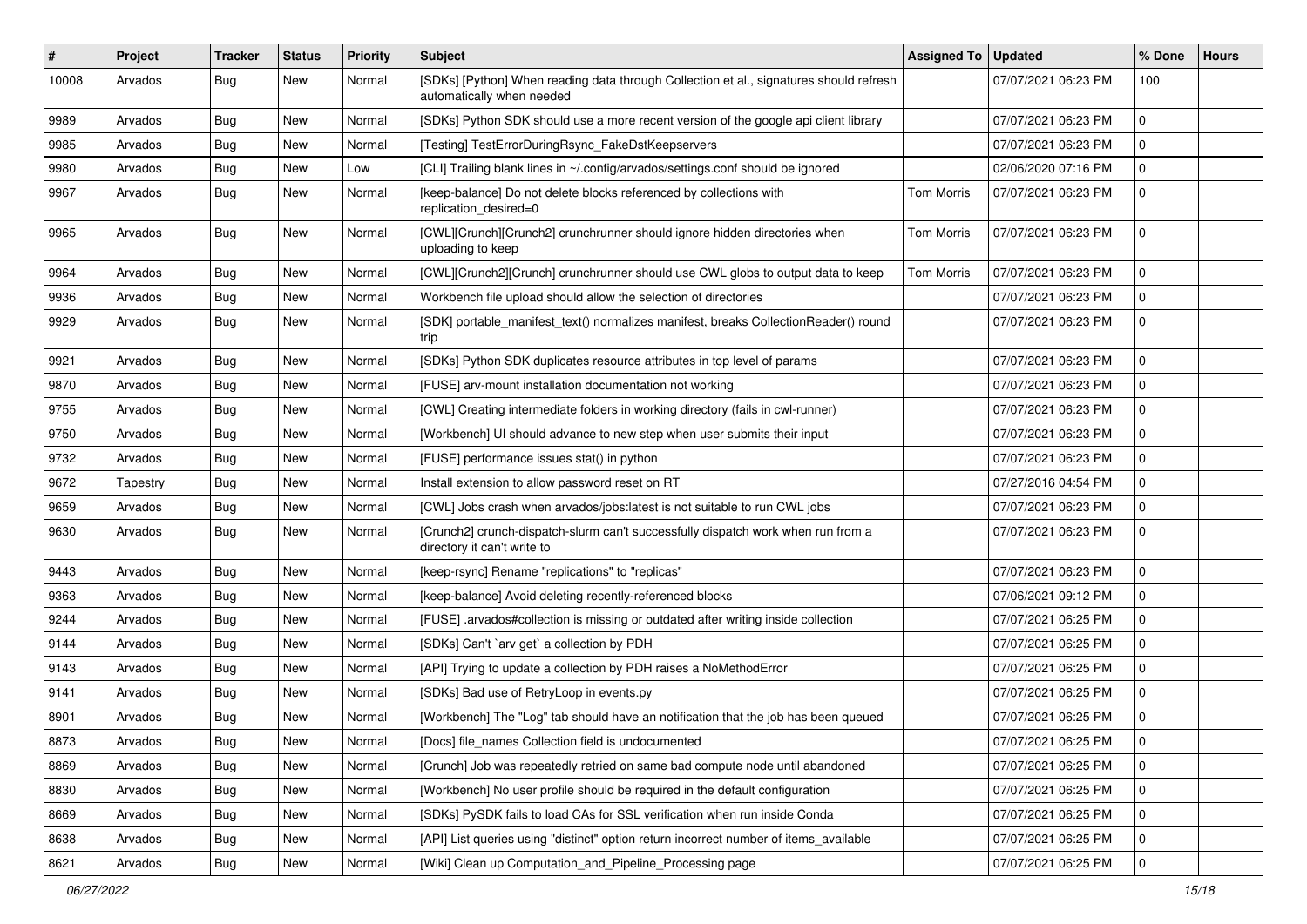| $\vert$ # | Project  | <b>Tracker</b> | <b>Status</b> | <b>Priority</b> | <b>Subject</b>                                                                                     | <b>Assigned To</b> | <b>Updated</b>      | % Done       | <b>Hours</b> |
|-----------|----------|----------------|---------------|-----------------|----------------------------------------------------------------------------------------------------|--------------------|---------------------|--------------|--------------|
| 8538      | Arvados  | <b>Bug</b>     | New           | Normal          | [Workbench/API] Does not derive key name from comments with whitespace                             |                    | 07/07/2021 06:25 PM | 0            |              |
| 8399      | Arvados  | <b>Bug</b>     | New           | Normal          | [Workbench] Doesn't explain why a job can't be cancelled                                           |                    | 07/07/2021 06:25 PM | $\mathbf 0$  |              |
| 8387      | Arvados  | Bug            | New           | Normal          | [Docs] Many tutorial instructions are wrong outside Curoverse clusters                             |                    | 07/07/2021 06:25 PM | $\mathbf 0$  |              |
| 8386      | Arvados  | <b>Bug</b>     | New           | Normal          | [Workbench] Many shell node instructions are wrong outside Curoverse clusters                      |                    | 07/07/2021 06:25 PM | $\mathbf 0$  |              |
| 8349      | Arvados  | <b>Bug</b>     | New           | Normal          | [Docs] keep-web runit script depends on sudo configuration                                         |                    | 07/07/2021 06:27 PM | $\mathbf 0$  |              |
| 8346      | Arvados  | <b>Bug</b>     | New           | Normal          | [API] Bad compute node address detection on private networks                                       |                    | 07/07/2021 06:27 PM | $\mathbf 0$  |              |
| 8322      | Tapestry | Bug            | New           | Normal          | Specimens showing up in profile but not in "/specimens" page                                       |                    | 01/29/2016 08:17 PM | $\mathbf 0$  |              |
| 8317      | Arvados  | <b>Bug</b>     | New           | Normal          | [Provenance Tracking] jobs refer to collections by uuids, not pdh                                  |                    | 07/07/2021 06:27 PM | $\mathbf 0$  |              |
| 8315      | Arvados  | <b>Bug</b>     | New           | Normal          | [SDKs] arv-copy fails to copy a Docker image specified with repo:tag syntax                        |                    | 07/07/2021 06:27 PM | $\mathbf 0$  |              |
| 8294      | Arvados  | Bug            | New           | Normal          | [FUSE] arv-mount usage message shows incorrect order for [--exec ] option                          |                    | 07/07/2021 06:27 PM | $\mathbf 0$  |              |
| 8254      | Arvados  | <b>Bug</b>     | New           | Normal          | Add Gantt chart for pipeline optimization                                                          |                    | 07/07/2021 06:27 PM | $\mathbf 0$  |              |
| 8195      | Arvados  | <b>Bug</b>     | New           | Normal          | [API] [Workbench] config:check catches and reports YAML parsing errors                             |                    | 07/07/2021 06:27 PM | $\mathbf 0$  |              |
| 8155      | Tapestry | <b>Bug</b>     | New           | Normal          | Fix bulk mail "send" link                                                                          |                    | 01/07/2016 05:30 PM | $\mathbf 0$  |              |
| 8148      | Arvados  | <b>Bug</b>     | New           | Normal          | [FUSE] When we give up trying to write a block, the next operation on the file should<br>fail      |                    | 07/07/2021 06:27 PM | $\mathbf 0$  |              |
| 8121      | Arvados  | <b>Bug</b>     | New           | Normal          | [CRUNCH] Fail gracefully when arvados repo doesn't exists                                          |                    | 07/07/2021 06:27 PM | $\mathbf 0$  |              |
| 8065      | Arvados  | <b>Bug</b>     | New           | Normal          | Out of memory when using arv-copy not handled gracefully                                           |                    | 07/07/2021 06:27 PM | $\mathbf{0}$ |              |
| 7977      | Arvados  | Bug            | New           | Normal          | get rid of dependencies python-pyasn1 python-pyasn1-modules                                        |                    | 07/07/2021 06:27 PM | $\mathbf 0$  |              |
| 7880      | Arvados  | <b>Bug</b>     | New           | Normal          | [Crunch] crunch-dispatch should run the bundled version of crunch-job specified by<br>Gemfile.lock |                    | 07/07/2021 06:27 PM | $\mathbf 0$  |              |
| 7826      | Tapestry | <b>Bug</b>     | New           | Normal          | Make sure that datasets which are served from Keep via get-evidence have collections               |                    | 02/07/2016 08:10 PM | $\mathbf 0$  |              |
| 7823      | Arvados  | <b>Bug</b>     | New           | Normal          | ubuntu package libarvados-perl should depend on libcrypt-ssleay-perl                               |                    | 07/07/2021 06:27 PM | $\mathbf 0$  |              |
| 7743      | Arvados  | <b>Bug</b>     | New           | Normal          | [Workbench] Hide file preview buttons when preview isn't possible with current<br>keep-web config  |                    | 07/07/2021 06:27 PM | $\mathbf 0$  |              |
| 7725      | Arvados  | <b>Bug</b>     | New           | Normal          | [Keep-store] make keep-store lookup token at runtime like keep-proxy does                          |                    | 07/07/2021 06:27 PM | $\mathbf{0}$ |              |
| 7695      | Arvados  | <b>Bug</b>     | New           | Normal          | [API] Accept collection UUID as a job's docker_image constraint                                    |                    | 07/07/2021 06:27 PM | $\mathbf 0$  |              |
| 7673      | Tapestry | <b>Bug</b>     | New           | Normal          | OH integration token appears to time out after a while, user is presented with 'refresh<br>token'  |                    | 10/28/2015 04:18 PM | $\mathbf 0$  |              |
| 7660      | Arvados  | <b>Bug</b>     | New           | Normal          | [SDKs] PySDK one_task_per_input_file should support a num_retries argument                         |                    | 07/07/2021 06:27 PM | $\mathbf 0$  |              |
| 7600      | Arvados  | <b>Bug</b>     | New           | Normal          | [Crunch] Unhelpful translation of script parameter outside script_parameters                       |                    | 07/07/2021 06:28 PM | 0            |              |
| 7575      | Arvados  | <b>Bug</b>     | New           | Normal          | [Documentation] Install guide incurs RVM's sudo wrath                                              |                    | 07/07/2021 06:28 PM | 0            |              |
| 7418      | Arvados  | <b>Bug</b>     | New           | Normal          | [SDKs] Unhelpful 404 stack trace when trying to arv-copy a collection without access               |                    | 07/07/2021 06:28 PM | 0            |              |
| 7400      | Arvados  | <b>Bug</b>     | New           | Normal          | [Workbench] node visibility as admin vs ordinary user does not line up                             |                    | 07/07/2021 06:28 PM | $\pmb{0}$    |              |
| 7385      | Arvados  | <b>Bug</b>     | New           | Normal          | [Workbench] Pagination sets limit on last page, causing unintended side effects                    |                    | 07/07/2021 06:28 PM | 0            |              |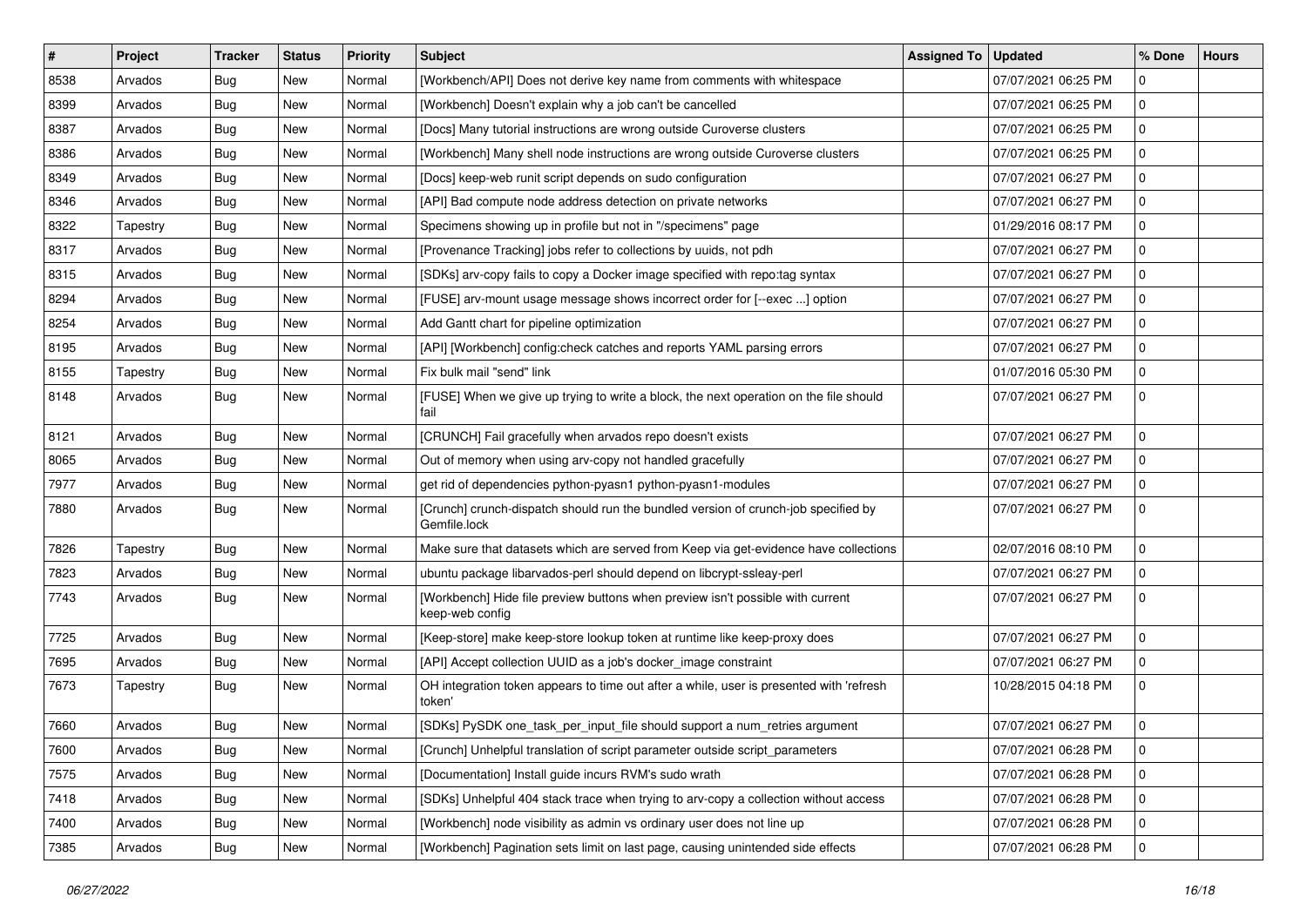| #    | <b>Project</b> | <b>Tracker</b> | <b>Status</b> | <b>Priority</b> | <b>Subject</b>                                                                                                        | Assigned To | <b>Updated</b>      | % Done      | <b>Hours</b> |
|------|----------------|----------------|---------------|-----------------|-----------------------------------------------------------------------------------------------------------------------|-------------|---------------------|-------------|--------------|
| 7356 | Arvados        | <b>Bug</b>     | New           | Normal          | [Documentation] Various small bugs in the install guide                                                               |             | 07/07/2021 06:28 PM | $\mathbf 0$ |              |
| 7342 | Arvados        | <b>Bug</b>     | New           | Normal          | [Documentation] Install guide explains a few different deployment options                                             |             | 07/07/2021 06:28 PM | $\mathbf 0$ |              |
| 7312 | Arvados        | <b>Bug</b>     | New           | Normal          | [API] CSS+images missing on login_failure.html                                                                        |             | 07/07/2021 06:28 PM | $\mathbf 0$ |              |
| 7232 | Arvados        | <b>Bug</b>     | New           | Normal          | [Keep] keepstore should notify sysadmin about error conditions (trying harder than just<br>log.Print())               |             | 07/07/2021 06:28 PM | $\mathbf 0$ |              |
| 7230 | Arvados        | <b>Bug</b>     | New           | Normal          | [Documentation] FUSE documentation should note granting FUSE permissions                                              |             | 07/07/2021 06:28 PM | 0           |              |
| 7184 | Arvados        | <b>Bug</b>     | New           | Normal          | [Deployment] Test distribution packages                                                                               |             | 07/07/2021 06:28 PM | $\mathbf 0$ |              |
| 7170 | Arvados        | <b>Bug</b>     | New           | Normal          | [Documentation] Various small bugs in the CLI SDK install guide                                                       |             | 07/07/2021 06:28 PM | 0           |              |
| 7166 | Arvados        | <b>Bug</b>     | New           | Normal          | [API] specifying an invalid filter should result in an error                                                          |             | 07/07/2021 06:28 PM | $\mathbf 0$ |              |
| 7158 | Arvados        | <b>Bug</b>     | <b>New</b>    | Normal          | [Documentation] Document installing the PySDK at a different PREFIX                                                   |             | 07/07/2021 06:28 PM | 0           |              |
| 7156 | Arvados        | <b>Bug</b>     | New           | Normal          | [SDK] arvados.arvfile.readall_decompressed() does not return all blocks on a file                                     |             | 07/07/2021 06:28 PM | 100         |              |
| 7141 | Arvados        | Bug            | New           | Normal          | [API] Advertise anonymous token in discovery document                                                                 |             | 07/07/2021 06:28 PM | $\mathbf 0$ |              |
| 7129 | Arvados        | <b>Bug</b>     | New           | Normal          | [Documentation] RVM and passenger recipes are missing details                                                         |             | 07/07/2021 06:28 PM | 0           |              |
| 7120 | Arvados        | <b>Bug</b>     | New           | Normal          | [Keep] keepproxy should log real IP address                                                                           |             | 07/07/2021 06:28 PM | $\mathbf 0$ |              |
| 7111 | Arvados        | <b>Bug</b>     | New           | Normal          | Test arv-copy                                                                                                         |             | 02/06/2020 07:16 PM | 0           |              |
| 7100 | Arvados        | <b>Bug</b>     | New           | Normal          | [Workbench] Reusing ArvadosResourceList results in inconsistent results                                               |             | 07/07/2021 06:28 PM | $\mathbf 0$ |              |
| 7099 | Arvados        | Bug            | New           | Normal          | [SDKs] CLI SDK tools use Ruby SDK                                                                                     |             | 07/07/2021 06:28 PM | $\mathbf 0$ |              |
| 7008 | Arvados        | <b>Bug</b>     | New           | Normal          | [Workbench] Crashes with Fiddlesticks when trying to view a pipeline instance graph<br>copied from another cluster    |             | 07/07/2021 06:28 PM | $\mathbf 0$ |              |
| 7003 | Arvados        | Bug            | New           | Normal          | [Workbench] warn user when navigation will cause input text to be lost                                                |             | 07/07/2021 06:28 PM | $\mathbf 0$ |              |
| 7002 | Arvados        | Bug            | New           | Normal          | [Workbench] workbench move and copy is incomplete                                                                     |             | 07/07/2021 06:28 PM | 0           |              |
| 6992 | Arvados        | <b>Bug</b>     | New           | Normal          | [API] Support numeric filter comparisons for numeric fields                                                           |             | 07/07/2021 06:28 PM | $\mathbf 0$ |              |
| 6991 | Arvados        | <b>Bug</b>     | New           | Normal          | [Keep] multiple response. Writeheader calls                                                                           |             | 07/07/2021 06:28 PM | 0           |              |
| 6968 | Arvados        | <b>Bug</b>     | New           | Normal          | [SDKs] arv-copy continues copying when a collection's content address is wrong, but<br>warns and exits a special code |             | 07/07/2021 06:28 PM | 0           |              |
| 6959 | Arvados        | <b>Bug</b>     | New           | Normal          | [SDKs] arv-copy raises an unexpected backtrace on ^C                                                                  |             | 07/07/2021 06:28 PM | $\mathbf 0$ |              |
| 6922 | Arvados        | Bug            | New           | Normal          | [API] [Maybe] Update API server to support Git 1.7.2                                                                  |             | 07/07/2021 06:28 PM | 0           |              |
| 6921 | Arvados        | <b>Bug</b>     | New           | Normal          | [SDKs] `arv create` creates an object from an empty file                                                              |             | 07/07/2021 06:28 PM | $\mathbf 0$ |              |
| 6920 | Arvados        | i Bug          | New           | Normal          | [Workbench] Remove Keep disks link?                                                                                   |             | 07/07/2021 06:28 PM | $\Omega$    |              |
| 6919 | Arvados        | Bug            | New           | Normal          | [Documentation] Make keepproxy install guide follow nginx conventions                                                 |             | 07/07/2021 06:28 PM | $\mathbf 0$ |              |
| 6886 | Arvados        | <b>Bug</b>     | New           | Normal          | [Documentation] A user with an older install may land in a page that requires the<br>"latest" prerequisites.          |             | 07/07/2021 06:28 PM | $\mathbf 0$ |              |
| 6883 | Arvados        | Bug            | New           | Normal          | [Deployment] arvados-api-server-upgrade.sh should set up git_repositories_dir                                         |             | 07/07/2021 06:28 PM | 0           |              |
| 6780 | Arvados        | <b>Bug</b>     | New           | Normal          | [git] "git clone https://" with a bogus token should respond 4xx, not 5xx                                             |             | 07/07/2021 06:29 PM | $\mathbf 0$ |              |